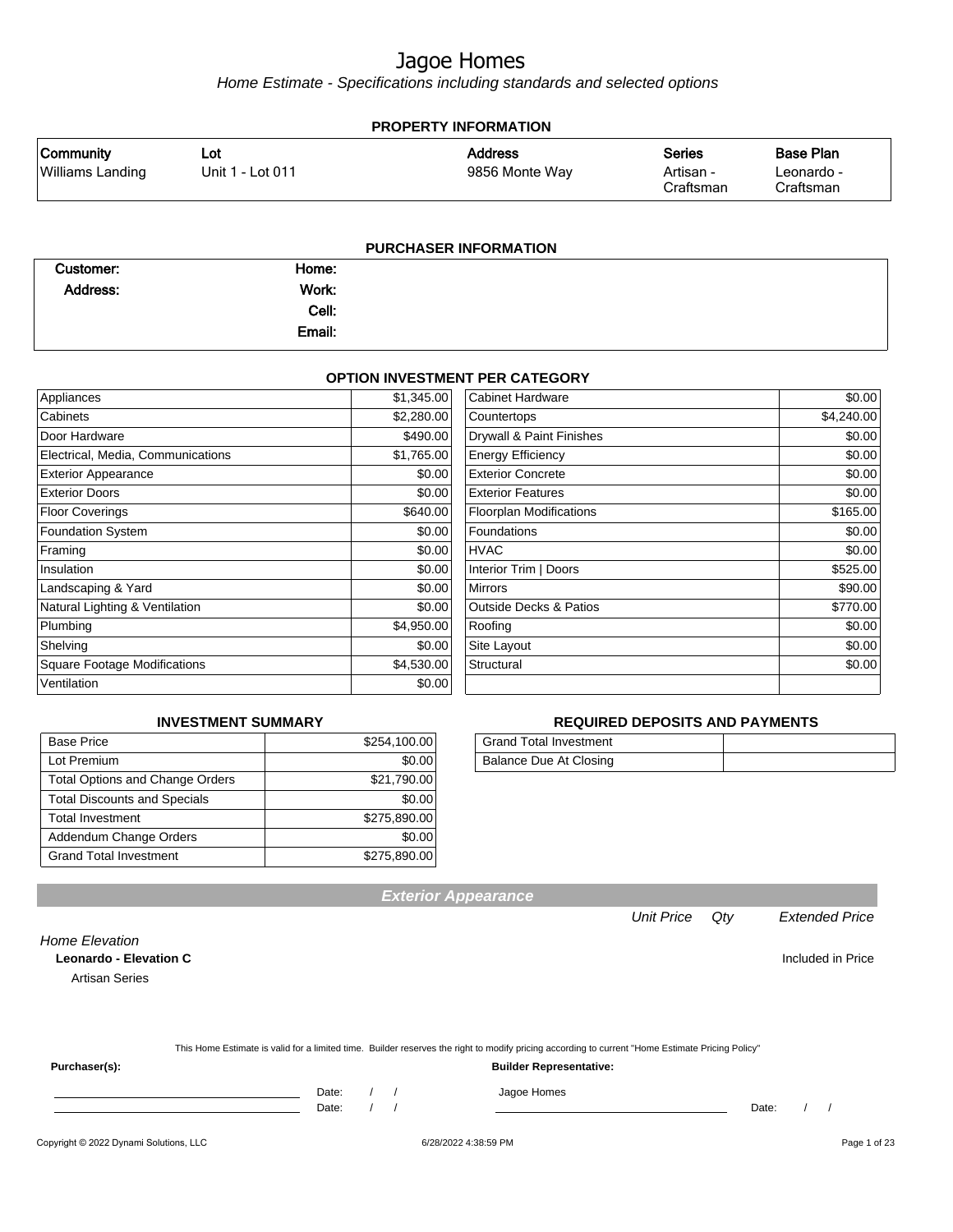|                                                                   |                                                                                                                                                                             | <b>PROPERTY INFORMATION</b>                                                                                                                                                                                           |                                         |     |                                             |
|-------------------------------------------------------------------|-----------------------------------------------------------------------------------------------------------------------------------------------------------------------------|-----------------------------------------------------------------------------------------------------------------------------------------------------------------------------------------------------------------------|-----------------------------------------|-----|---------------------------------------------|
| Community<br>Williams Landing                                     | Lot<br>Unit 1 - Lot 011                                                                                                                                                     | <b>Address</b><br>9856 Monte Way                                                                                                                                                                                      | <b>Series</b><br>Artisan -<br>Craftsman |     | <b>Base Plan</b><br>Leonardo -<br>Craftsman |
|                                                                   |                                                                                                                                                                             | <b>Exterior Appearance</b>                                                                                                                                                                                            |                                         |     |                                             |
|                                                                   |                                                                                                                                                                             |                                                                                                                                                                                                                       | <b>Unit Price</b>                       | Qty | <b>Extended Price</b>                       |
| <b>Cultured Stone</b><br><b>Cultured Stone</b>                    |                                                                                                                                                                             |                                                                                                                                                                                                                       |                                         |     | Included in Price                           |
| Color                                                             |                                                                                                                                                                             |                                                                                                                                                                                                                       |                                         |     |                                             |
|                                                                   | Selected Color: Cutface Kentucky                                                                                                                                            |                                                                                                                                                                                                                       |                                         |     | Included in Price                           |
|                                                                   |                                                                                                                                                                             | <b>Foundation System</b>                                                                                                                                                                                              |                                         |     |                                             |
|                                                                   |                                                                                                                                                                             |                                                                                                                                                                                                                       | <b>Unit Price</b>                       | Qty | <b>Extended Price</b>                       |
| <b>Foundation System</b>                                          |                                                                                                                                                                             |                                                                                                                                                                                                                       |                                         |     |                                             |
| <b>Insulated Concrete Slab</b>                                    |                                                                                                                                                                             |                                                                                                                                                                                                                       |                                         |     | Included in Price                           |
|                                                                   |                                                                                                                                                                             | <b>Energy Efficiency</b>                                                                                                                                                                                              |                                         |     |                                             |
| <b>HERS Rating</b>                                                |                                                                                                                                                                             |                                                                                                                                                                                                                       | <b>Unit Price</b>                       | Qty | <b>Extended Price</b>                       |
|                                                                   | <b>HERS Rated Home (Less than 85 Score)</b>                                                                                                                                 |                                                                                                                                                                                                                       |                                         |     | Included in Price                           |
|                                                                   | Note - Jagoe Homes receives all applicable rebates for energy efficiency, utilities,<br>manufacturers, etc. Rebates have been reflected as a discount in Base Price of Home |                                                                                                                                                                                                                       |                                         |     |                                             |
|                                                                   |                                                                                                                                                                             |                                                                                                                                                                                                                       |                                         |     |                                             |
|                                                                   |                                                                                                                                                                             | <b>Square Footage Modifications</b>                                                                                                                                                                                   | <b>Unit Price</b>                       | Qty | <b>Extended Price</b>                       |
|                                                                   | Owner's Suite & Owner's Closet - 2' Expansion in Depth                                                                                                                      |                                                                                                                                                                                                                       |                                         |     |                                             |
|                                                                   | Owner's Suite & Owner's Closet - 2' Expansion in Depth                                                                                                                      |                                                                                                                                                                                                                       |                                         |     | \$4,530.00                                  |
|                                                                   |                                                                                                                                                                             | <b>Floorplan Modifications</b>                                                                                                                                                                                        |                                         |     |                                             |
|                                                                   |                                                                                                                                                                             |                                                                                                                                                                                                                       | <b>Unit Price</b>                       | Qty | <b>Extended Price</b>                       |
| <b>Floorplan Modifications</b><br>12" Shelving will be removed    | Convert Hallway Coat Closet into Pantry, Includes 5 Runs of 16" Wire Shelving                                                                                               |                                                                                                                                                                                                                       |                                         |     | \$165.00                                    |
|                                                                   |                                                                                                                                                                             | <b>Structural</b>                                                                                                                                                                                                     |                                         |     |                                             |
|                                                                   |                                                                                                                                                                             |                                                                                                                                                                                                                       | <b>Unit Price</b>                       | Qty | <b>Extended Price</b>                       |
| Concrete Slab                                                     |                                                                                                                                                                             |                                                                                                                                                                                                                       |                                         |     |                                             |
| Barrier, Termite Warranty 1 year                                  | Concrete Slab 4" thick (avg), 3500 psi, Slab fill 6" minimum, 6 mil polyethylene Vapor                                                                                      |                                                                                                                                                                                                                       |                                         |     | Included in Price                           |
| <b>Foundation Block</b><br><b>Foundation Block Size 8"x8"x16"</b> |                                                                                                                                                                             |                                                                                                                                                                                                                       |                                         |     | Included in Price                           |
| <b>Foundation Drain</b>                                           | <b>Foundation Drain - Gravel French Drain</b>                                                                                                                               |                                                                                                                                                                                                                       |                                         |     | Included in Price                           |
| Purchaser(s):                                                     | Date:<br>the control of the control of the control of the control of                                                                                                        | This Home Estimate is valid for a limited time. Builder reserves the right to modify pricing according to current "Home Estimate Pricing Policy"<br><b>Builder Representative:</b><br>Jagoe Homes<br>$\left  \right $ |                                         |     |                                             |
|                                                                   | $\sqrt{ }$<br>Date:                                                                                                                                                         | $\sqrt{ }$                                                                                                                                                                                                            |                                         |     | $\sqrt{ }$<br>Date:<br>$\prime$             |
| Copyright © 2022 Dynami Solutions, LLC                            |                                                                                                                                                                             | 6/28/2022 4:38:59 PM                                                                                                                                                                                                  |                                         |     | Page 2 of 23                                |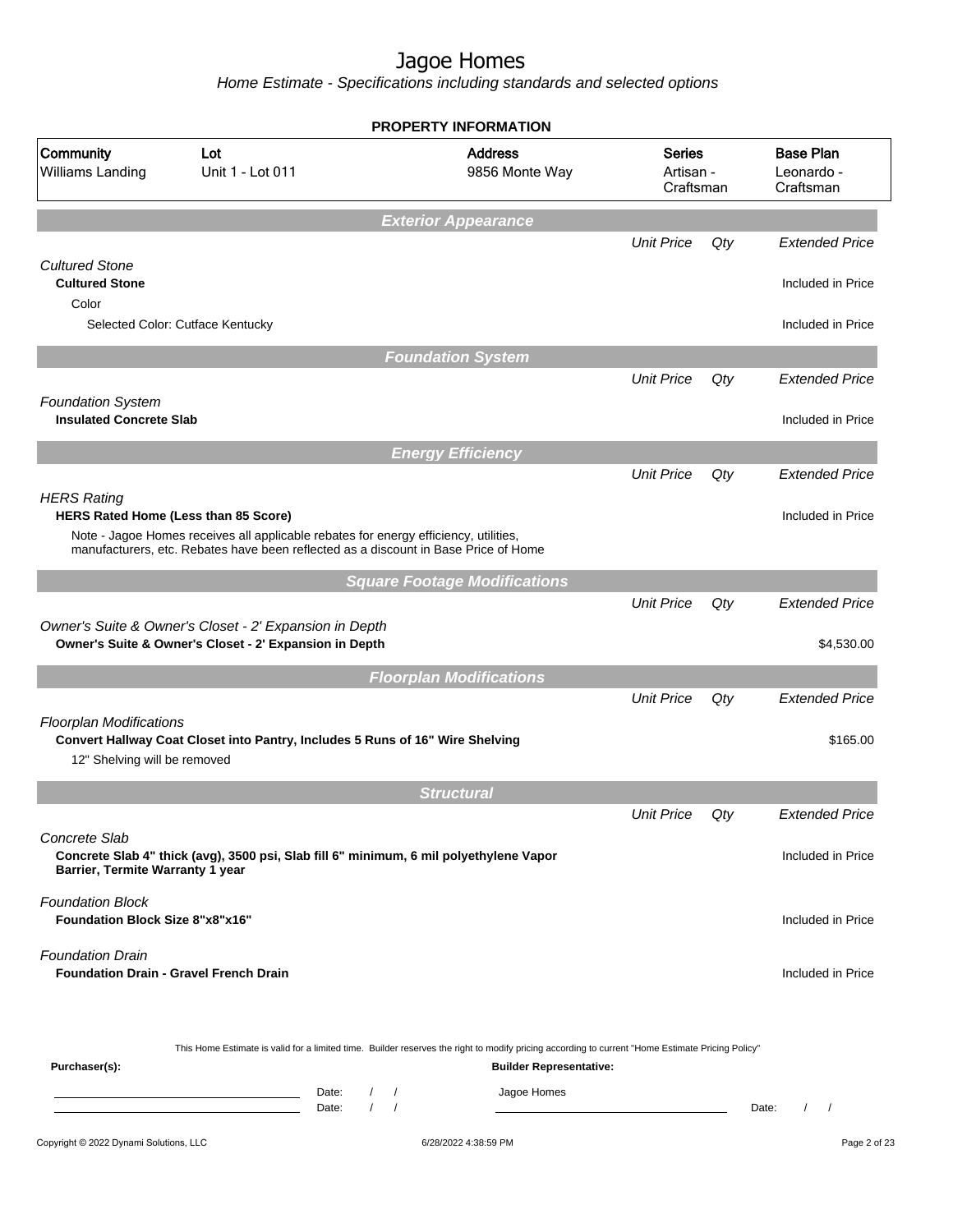|                                                                                    |                                                                                                                                                                                        | <b>PROPERTY INFORMATION</b>       |                                           |                                         |     |                                             |
|------------------------------------------------------------------------------------|----------------------------------------------------------------------------------------------------------------------------------------------------------------------------------------|-----------------------------------|-------------------------------------------|-----------------------------------------|-----|---------------------------------------------|
| Community<br>Williams Landing                                                      | Lot<br>Unit 1 - Lot 011                                                                                                                                                                |                                   | <b>Address</b><br>9856 Monte Way          | <b>Series</b><br>Artisan -<br>Craftsman |     | <b>Base Plan</b><br>Leonardo -<br>Craftsman |
|                                                                                    |                                                                                                                                                                                        | <b>Outside Decks &amp; Patios</b> |                                           |                                         |     |                                             |
|                                                                                    |                                                                                                                                                                                        |                                   |                                           | <b>Unit Price</b>                       | Qty | <b>Extended Price</b>                       |
| Finish                                                                             | Outside Retreat Concrete Patio or Covered Patio<br>16' Wide x 10' Deep Concrete Patio, 3500 psi                                                                                        |                                   |                                           |                                         |     | \$770.00                                    |
| Selected Finish: Broom Finish                                                      |                                                                                                                                                                                        |                                   |                                           |                                         |     | Included in Price                           |
|                                                                                    |                                                                                                                                                                                        | <b>Exterior Doors</b>             |                                           |                                         |     |                                             |
|                                                                                    |                                                                                                                                                                                        |                                   |                                           | <b>Unit Price</b>                       | Qty | <b>Extended Price</b>                       |
| Front Entry Door                                                                   |                                                                                                                                                                                        |                                   |                                           |                                         |     |                                             |
|                                                                                    | HD Smooth Steel 3/0 Painted Craftsman MHD-217-010-2 w/ 22x17 Clear Glass Insert                                                                                                        |                                   |                                           |                                         |     | Included in Price                           |
|                                                                                    | Consult with Design Coordinator for Glass Pattern, Door Handle, and Paint Selections.                                                                                                  |                                   |                                           |                                         |     |                                             |
| 16' Craftsman Garage Overhead Door                                                 |                                                                                                                                                                                        |                                   |                                           |                                         |     |                                             |
|                                                                                    | Carriage House Stamped 16x7 Garage Door                                                                                                                                                |                                   |                                           |                                         |     | Included in Price                           |
|                                                                                    | CHI 5250   Stamped Carriage House Steel   Includes Decorative Hardware                                                                                                                 |                                   |                                           |                                         |     |                                             |
| Color                                                                              |                                                                                                                                                                                        |                                   |                                           |                                         |     |                                             |
| Selected Color: White                                                              |                                                                                                                                                                                        |                                   |                                           |                                         |     | Included in Price                           |
|                                                                                    |                                                                                                                                                                                        |                                   |                                           |                                         |     |                                             |
| Family Room Patio Door                                                             |                                                                                                                                                                                        |                                   |                                           |                                         |     |                                             |
| <b>HD Steel Smooth Full Glass 3/0 Door</b><br>match interior door paint selection. | HD Steel Smooth Full Glass 3/0 Door. Exterior door paint to be selected. Interior of door will                                                                                         |                                   |                                           |                                         |     | Included in Price                           |
| Garage-to-Home Door                                                                | HD Steel Smooth 2 Panel Square 2/8 x 6/8 Door                                                                                                                                          |                                   |                                           |                                         |     | \$0.00                                      |
| Smooth Finish<br><b>Primed for Paint</b>                                           | Interior Door Paint Selection unless otherwise Specified                                                                                                                               |                                   |                                           |                                         |     |                                             |
| Garage Door Opener                                                                 |                                                                                                                                                                                        |                                   |                                           |                                         |     |                                             |
|                                                                                    | Garage Door Opener(s) with 2 Transmitters                                                                                                                                              |                                   |                                           |                                         |     | Included in Price                           |
|                                                                                    |                                                                                                                                                                                        |                                   | <b>Natural Lighting &amp; Ventilation</b> |                                         |     |                                             |
|                                                                                    |                                                                                                                                                                                        |                                   |                                           | <b>Unit Price</b>                       | Qty | <b>Extended Price</b>                       |
| <b>Entire Home Windows</b>                                                         | Vinyl Low E Single Hung Window w/ GBG & Half Screen                                                                                                                                    |                                   |                                           |                                         |     | Included in Price                           |
| confirm with New Home Consultant.                                                  | Vinyl Low E Single Hung Window w/ GBG & Half Screen. Glass is Clear unless otherwise<br>noted. Grilles are between the glass. Grille patterns will differ based on Home Series. Please |                                   |                                           |                                         |     |                                             |
| <b>Window Color</b>                                                                |                                                                                                                                                                                        |                                   |                                           |                                         |     |                                             |
|                                                                                    | Selected Window Color: White Exterior/White Interior                                                                                                                                   |                                   |                                           |                                         |     | Included in Price                           |
|                                                                                    | This Home Estimate is valid for a limited time. Builder reserves the right to modify pricing according to current "Home Estimate Pricing Policy"                                       |                                   |                                           |                                         |     |                                             |
| Purchaser(s):                                                                      |                                                                                                                                                                                        |                                   | <b>Builder Representative:</b>            |                                         |     |                                             |
|                                                                                    | Date:                                                                                                                                                                                  | $\left  \quad \right $            | Jagoe Homes                               |                                         |     |                                             |
|                                                                                    | $\prime$<br>Date:                                                                                                                                                                      | $\sqrt{ }$                        |                                           |                                         |     | $\prime$<br>$\sqrt{ }$<br>Date:             |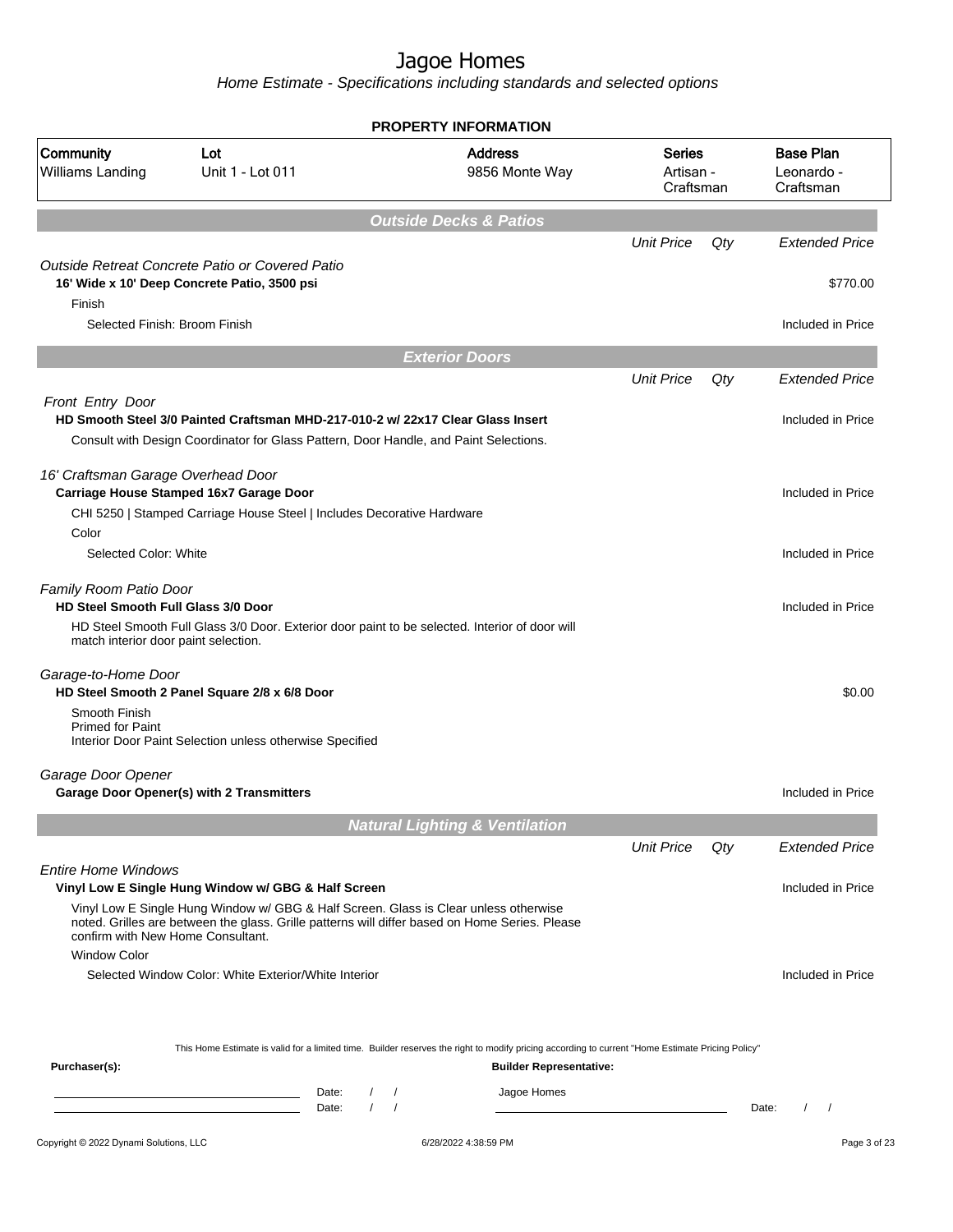Home Estimate - Specifications including standards and selected options

|                                                                            |                                                                                                                                                                                     | <b>PROPERTY INFORMATION</b>                                                                                                                      |                                  |     |                                             |
|----------------------------------------------------------------------------|-------------------------------------------------------------------------------------------------------------------------------------------------------------------------------------|--------------------------------------------------------------------------------------------------------------------------------------------------|----------------------------------|-----|---------------------------------------------|
| Community<br>Williams Landing                                              | Lot<br>Unit 1 - Lot 011                                                                                                                                                             | <b>Address</b><br>9856 Monte Way                                                                                                                 | Series<br>Artisan -<br>Craftsman |     | <b>Base Plan</b><br>Leonardo -<br>Craftsman |
|                                                                            |                                                                                                                                                                                     | <b>Natural Lighting &amp; Ventilation</b>                                                                                                        |                                  |     |                                             |
|                                                                            |                                                                                                                                                                                     |                                                                                                                                                  | <b>Unit Price</b>                | Qty | <b>Extended Price</b>                       |
| <b>Entire Home Extended Jambs and Casing</b>                               | <b>Extended Jambs and Casing (No Window Stool) Package for Windows</b><br>Includes extended jambs and casing on all additional windows                                              |                                                                                                                                                  |                                  |     | Included in Price                           |
|                                                                            | Extended Jambs and Casing for Additional Windows<br>Extended Jambs and Casing (No Window Stool) Package for Windows<br>Includes extended jambs and casing on all additional windows |                                                                                                                                                  |                                  |     | Included in Price                           |
|                                                                            |                                                                                                                                                                                     | <b>Exterior Concrete</b>                                                                                                                         |                                  |     |                                             |
|                                                                            |                                                                                                                                                                                     |                                                                                                                                                  | <b>Unit Price</b>                | Qty | <b>Extended Price</b>                       |
| <b>Exterior Concrete Driveway</b><br>Finish                                | Driveway/Parking Double Garage: 16' 3" wide, 3500 psi                                                                                                                               |                                                                                                                                                  |                                  |     | Included in Price                           |
| Selected Finish: Broom Finish                                              |                                                                                                                                                                                     |                                                                                                                                                  |                                  |     | Included in Price                           |
|                                                                            | Exterior Concrete - Front Porch & Sidewalk<br>Exterior Concrete - Front Porch & Sidewalk, 3500 psi                                                                                  |                                                                                                                                                  |                                  |     | Included in Price                           |
| Finish<br>Selected Finish: Broom Finish                                    |                                                                                                                                                                                     |                                                                                                                                                  |                                  |     | Included in Price                           |
|                                                                            |                                                                                                                                                                                     |                                                                                                                                                  |                                  |     |                                             |
| <b>Exterior Concrete - City Sidewalk</b>                                   | Exterior Concrete - City Sidewalk, 3500 psi, Broom Finish                                                                                                                           |                                                                                                                                                  |                                  |     | Included in Price                           |
|                                                                            |                                                                                                                                                                                     | <b>Exterior Features</b>                                                                                                                         |                                  |     |                                             |
|                                                                            |                                                                                                                                                                                     |                                                                                                                                                  | <b>Unit Price</b>                | Qty | <b>Extended Price</b>                       |
| <b>Exterior Siding</b><br>Color                                            | Exterior Portfolio - Double 4" Vinyl Siding                                                                                                                                         |                                                                                                                                                  |                                  |     | Included in Price                           |
| Selected Color: Aspen White                                                |                                                                                                                                                                                     |                                                                                                                                                  |                                  |     | Included in Price                           |
| Exterior Bracket/Corbel<br>Exterior Bracket(s), Corbel(s) Painted<br>Color |                                                                                                                                                                                     |                                                                                                                                                  |                                  |     | Included in Price                           |
|                                                                            | Selected Color: SW7006 Extra White (White Coordinate)                                                                                                                               |                                                                                                                                                  |                                  |     | Included in Price                           |
|                                                                            |                                                                                                                                                                                     |                                                                                                                                                  |                                  |     |                                             |
| Garage Door Header, Stained<br>Garage Door Header, Stained                 |                                                                                                                                                                                     |                                                                                                                                                  |                                  |     | Included in Price                           |
| Stain Color                                                                | Selected Stain Color: SW Woodscapes Acrylic SW3039 Tobacco                                                                                                                          |                                                                                                                                                  |                                  |     | Included in Price                           |
|                                                                            |                                                                                                                                                                                     | This Home Estimate is valid for a limited time. Builder reserves the right to modify pricing according to current "Home Estimate Pricing Policy" |                                  |     |                                             |

Copyright © 2022 Dynami Solutions, LLC <br>
G/28/2022 4:38:59 PM example and the Contract of 23

Date: / / Date: / /

Date: / / Jagoe Homes<br>Date: / / Jagoe Homes

**Purchaser(s): Builder Representative:**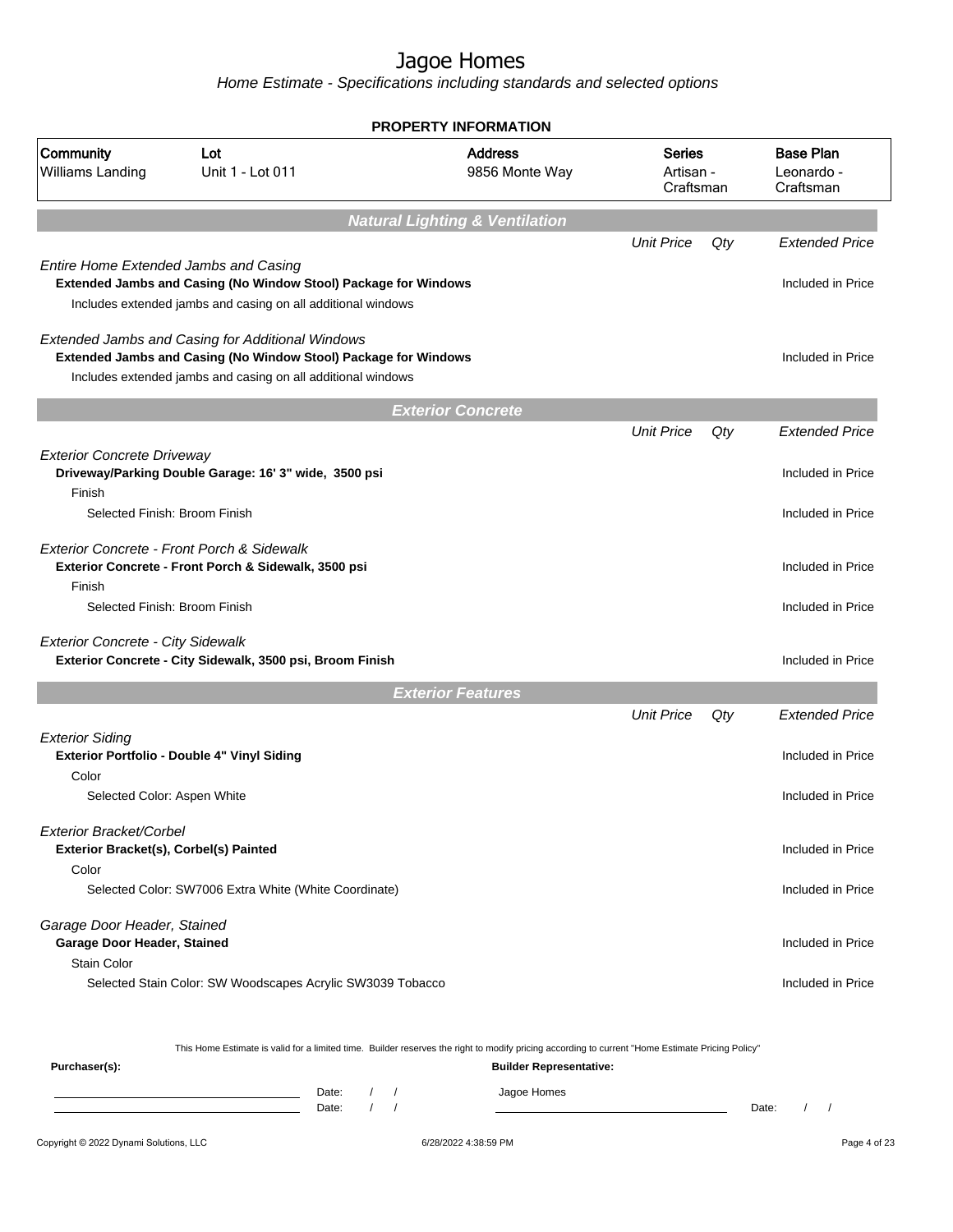Home Estimate - Specifications including standards and selected options

|                                                                                 |                                                                                                                                                                       | PROPERTY INFORMATION             |                                  |     |                                             |
|---------------------------------------------------------------------------------|-----------------------------------------------------------------------------------------------------------------------------------------------------------------------|----------------------------------|----------------------------------|-----|---------------------------------------------|
| Community<br>Williams Landing                                                   | Lot<br>Unit 1 - Lot 011                                                                                                                                               | <b>Address</b><br>9856 Monte Way | Series<br>Artisan -<br>Craftsman |     | <b>Base Plan</b><br>Leonardo -<br>Craftsman |
|                                                                                 |                                                                                                                                                                       | <b>Exterior Features</b>         |                                  |     |                                             |
|                                                                                 |                                                                                                                                                                       |                                  | <b>Unit Price</b>                | Qty | <b>Extended Price</b>                       |
| <b>Exterior Decorative Siding</b><br><b>Exterior Portfolio Perfection Shake</b> |                                                                                                                                                                       |                                  |                                  |     | Included in Price                           |
| Color                                                                           | Perfection shingles have a more finished appearance than a hand-split shake. They are<br>patterned from #1 Red Cedar and offer a cleaner and more uniform appearance. |                                  |                                  |     |                                             |
| Selected Color: Aspen White                                                     |                                                                                                                                                                       |                                  |                                  |     | Included in Price                           |
| <b>Exterior Special Trim Areas</b><br>color selected.                           | Aluminum Wrapped Trim: Window Trim, Beams, Rake/Fascia, etc. Color will match Soffit                                                                                  |                                  |                                  |     | Included in Price                           |
|                                                                                 | See plan for details. Color will match Soffit Color Selected.                                                                                                         |                                  |                                  |     |                                             |
| <b>Exterior Vinyl Corner Trim(s)</b><br><b>Vinyl Corner Trim(s)</b>             |                                                                                                                                                                       |                                  |                                  |     | Included in Price                           |
| Color                                                                           |                                                                                                                                                                       |                                  |                                  |     |                                             |
| Selected Color: White                                                           |                                                                                                                                                                       |                                  |                                  |     | Included in Price                           |
| Fascia<br><b>Fascia Aluminum</b><br>Color will match Soffit Color Selected      |                                                                                                                                                                       |                                  |                                  |     | Included in Price                           |
| Soffit<br><b>Soffit - Continuous Perforated Vinyl</b>                           |                                                                                                                                                                       |                                  |                                  |     | Included in Price                           |
| Color                                                                           |                                                                                                                                                                       |                                  |                                  |     |                                             |
| Selected Color: White                                                           |                                                                                                                                                                       |                                  |                                  |     | Included in Price                           |
| Gutter<br>Gutters Aluminum 5" (.027 gauge)                                      |                                                                                                                                                                       |                                  |                                  |     | Included in Price                           |
| Color                                                                           |                                                                                                                                                                       |                                  |                                  |     |                                             |
| Selected Color: White                                                           |                                                                                                                                                                       |                                  |                                  |     | Included in Price                           |
| Downspout                                                                       | Downspouts Aluminum 3" x 2" (.027 gauge)                                                                                                                              |                                  |                                  |     | Included in Price                           |
| Splash Block<br>Splash Blocks 24" precast concrete                              |                                                                                                                                                                       |                                  |                                  |     | Included in Price                           |
|                                                                                 |                                                                                                                                                                       |                                  |                                  |     |                                             |

This Home Estimate is valid for a limited time. Builder reserves the right to modify pricing according to current "Home Estimate Pricing Policy"

**Purchaser(s): Builder Representative:** Date: / / Jagoe Homes<br>Date: / / Jagoe Homes Date: / / **Date: / / 2006** Date: / / / Date: / / / Date: / / / 2006 Date: / / / 2006 Date: / / / 2006 Date: / / / 2006 Date: / / / 2007 Date: / / / 2007 Date: / / / 2007 Date: / / / 2007 Date: / / / 2007 Date: / / / 2007 D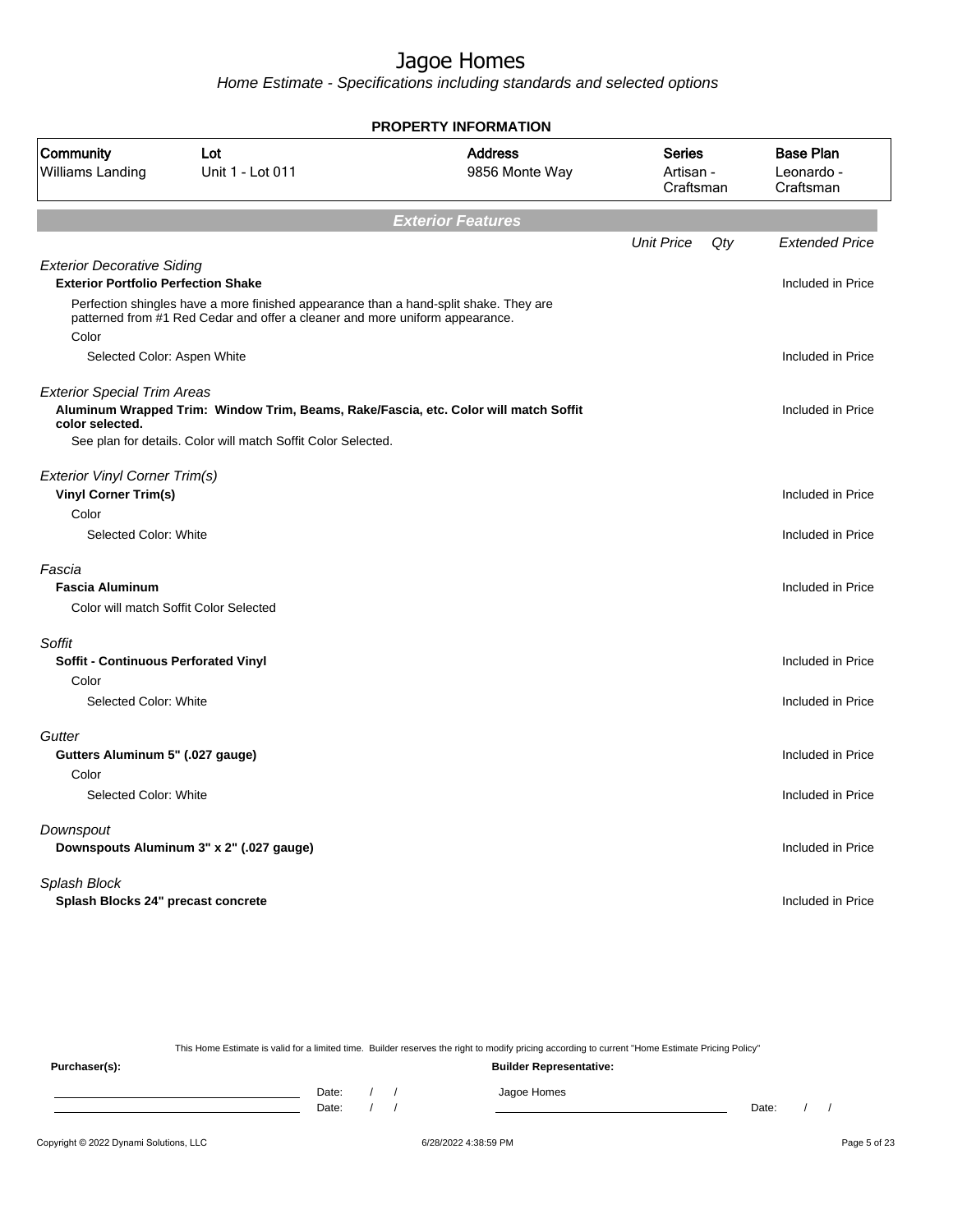|                                                                                       |                                                                 | <b>PROPERTY INFORMATION</b>                                                                                                                                                        |                                         |     |                                             |
|---------------------------------------------------------------------------------------|-----------------------------------------------------------------|------------------------------------------------------------------------------------------------------------------------------------------------------------------------------------|-----------------------------------------|-----|---------------------------------------------|
| Community<br>Williams Landing                                                         | Lot<br>Unit 1 - Lot 011                                         | <b>Address</b><br>9856 Monte Way                                                                                                                                                   | <b>Series</b><br>Artisan -<br>Craftsman |     | <b>Base Plan</b><br>Leonardo -<br>Craftsman |
|                                                                                       |                                                                 | <b>Exterior Features</b>                                                                                                                                                           |                                         |     |                                             |
|                                                                                       |                                                                 |                                                                                                                                                                                    | <b>Unit Price</b>                       | Qty | <b>Extended Price</b>                       |
| <b>Front Porch Post</b><br><b>Stain Color</b>                                         | Wood Porch Post & Bracket Size & Type per plan, Stained         |                                                                                                                                                                                    |                                         |     | Included in Price                           |
|                                                                                       | Selected Stain Color: SW Woodscapes Acrylic SW3039 Tobacco      |                                                                                                                                                                                    |                                         |     | Included in Price                           |
| Flashing                                                                              |                                                                 |                                                                                                                                                                                    |                                         |     |                                             |
| <b>Flashing see Plan Detail</b>                                                       |                                                                 |                                                                                                                                                                                    |                                         |     | Included in Price                           |
|                                                                                       |                                                                 | <b>Roofing</b>                                                                                                                                                                     |                                         |     |                                             |
|                                                                                       |                                                                 |                                                                                                                                                                                    | <b>Unit Price</b>                       | Qty | <b>Extended Price</b>                       |
| Roof Felt                                                                             |                                                                 |                                                                                                                                                                                    |                                         |     |                                             |
|                                                                                       | Synthetic Underlayment or Felt, Aluminum Drip Edge              |                                                                                                                                                                                    |                                         |     | Included in Price                           |
| <b>Roof Shingles</b><br>30 Year GAF Dimensional Roof Shingles<br><b>Roofing Color</b> |                                                                 |                                                                                                                                                                                    |                                         |     | Included in Price                           |
|                                                                                       | Selected Roofing Color: Charcoal                                |                                                                                                                                                                                    |                                         |     | Included in Price                           |
| Roof Valley Material<br>Ice and Water Shield or Equivalent                            |                                                                 |                                                                                                                                                                                    |                                         |     | Included in Price                           |
|                                                                                       |                                                                 | <b>Insulation</b>                                                                                                                                                                  |                                         |     |                                             |
|                                                                                       |                                                                 |                                                                                                                                                                                    | <b>Unit Price</b>                       | Qty | <b>Extended Price</b>                       |
| <b>Entire Home Foundation Insulation</b>                                              | Foundation Perimeter 1"x24" Styrofoam R5.0                      |                                                                                                                                                                                    |                                         |     | Included in Price                           |
| Living Area Wall Insulation                                                           | Living Area Walls R15 Fiberglass Blown-In &/or Batt Wall System |                                                                                                                                                                                    |                                         |     | Included in Price                           |
| Living Area Ceiling Insulation                                                        | Living Area Flat Ceiling R38 (Average) Blown-In Fiberglass      |                                                                                                                                                                                    |                                         |     | Included in Price                           |
|                                                                                       |                                                                 | <b>Drywall &amp; Paint Finishes</b>                                                                                                                                                |                                         |     |                                             |
|                                                                                       |                                                                 |                                                                                                                                                                                    | <b>Unit Price</b>                       | Qty | <b>Extended Price</b>                       |
| Interior Home Wall Finish                                                             | 1/2" Drywall   Finished, Primed, & Painted Smooth               |                                                                                                                                                                                    |                                         |     | Included in Price                           |
| <b>Interior Home Ceiling Finish</b><br><b>Drywall   Textured Throughout</b>           |                                                                 |                                                                                                                                                                                    |                                         |     | Included in Price                           |
|                                                                                       | 1/2in Structural or 5/8in Drywall   Stomped Texture   White     |                                                                                                                                                                                    |                                         |     |                                             |
| Purchaser(s):                                                                         |                                                                 | This Home Estimate is valid for a limited time. Builder reserves the right to modify pricing according to current "Home Estimate Pricing Policy"<br><b>Builder Representative:</b> |                                         |     |                                             |
|                                                                                       | Date:<br>Date:                                                  | Jagoe Homes<br>$\sqrt{ }$<br>$\prime$                                                                                                                                              |                                         |     | Date:<br>$\prime$                           |
| Copyright @ 2022 Dynami Solutions, LLC                                                |                                                                 | 6/28/2022 4:38:59 PM                                                                                                                                                               |                                         |     | Page 6 of 23                                |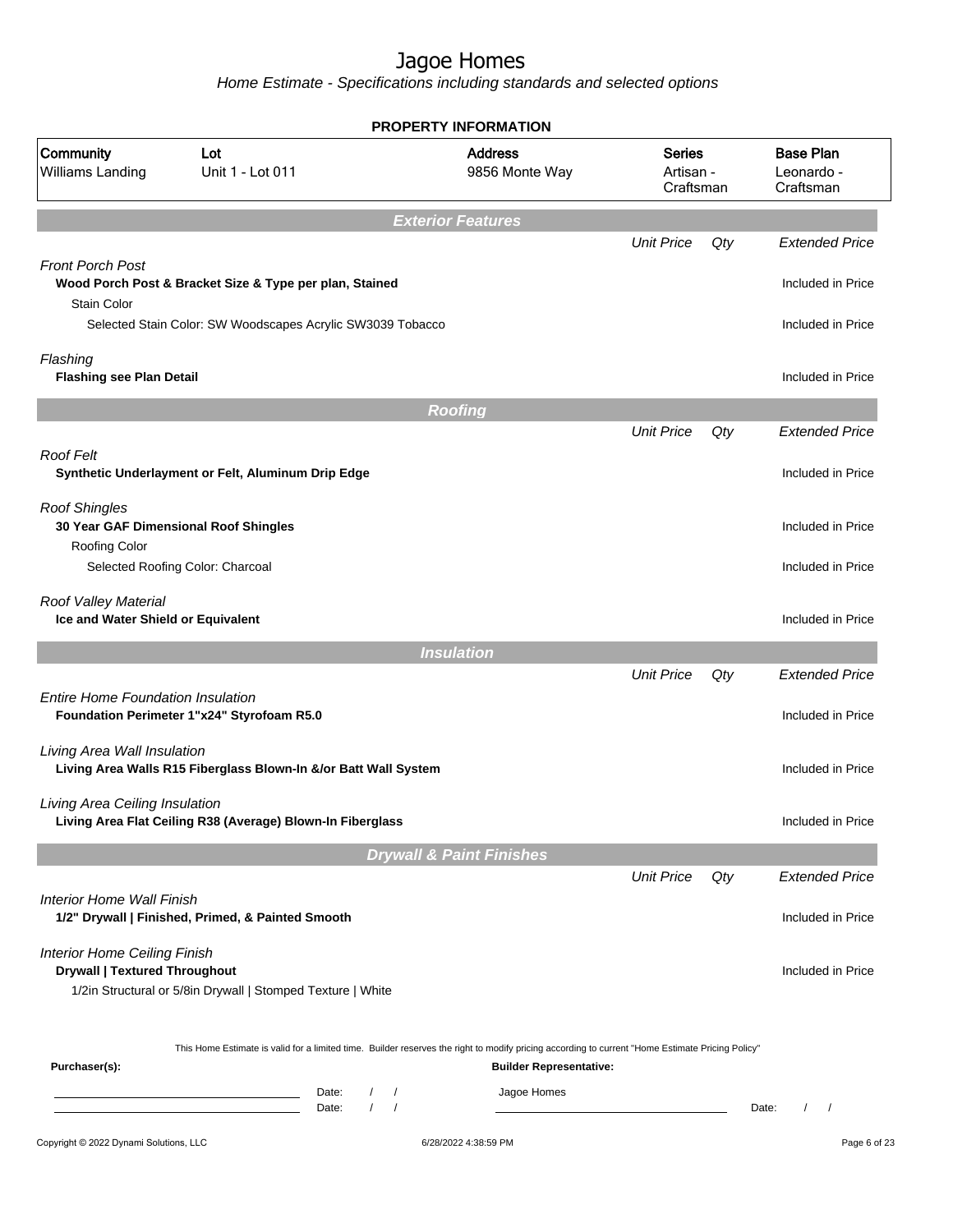|                                                                                                  |                                                                                                                                  |                     | <b>PROPERTY INFORMATION</b>                                                                                                                      |                                         |     |                                             |
|--------------------------------------------------------------------------------------------------|----------------------------------------------------------------------------------------------------------------------------------|---------------------|--------------------------------------------------------------------------------------------------------------------------------------------------|-----------------------------------------|-----|---------------------------------------------|
| Community<br>Williams Landing                                                                    | Lot<br>Unit 1 - Lot 011                                                                                                          |                     | <b>Address</b><br>9856 Monte Way                                                                                                                 | <b>Series</b><br>Artisan -<br>Craftsman |     | <b>Base Plan</b><br>Leonardo -<br>Craftsman |
|                                                                                                  |                                                                                                                                  |                     | <b>Drywall &amp; Paint Finishes</b>                                                                                                              |                                         |     |                                             |
|                                                                                                  |                                                                                                                                  |                     |                                                                                                                                                  | <b>Unit Price</b>                       | Qty | <b>Extended Price</b>                       |
| Garage Drywall and Finish Application                                                            | Two Car Garage   Drywall, Prime, & Paint<br>Entire Home Paint Color used unless otherwise specified under Additional Paint Color |                     |                                                                                                                                                  |                                         |     | Included in Price                           |
| <b>Mechanical Storage</b><br><b>Unfinished Drywall</b>                                           |                                                                                                                                  |                     |                                                                                                                                                  |                                         |     | Included in Price                           |
| <b>Interior Wall Surfaces Paint</b><br><b>Sherwin Williams Duration Latex   Flat</b>             |                                                                                                                                  |                     |                                                                                                                                                  |                                         |     | Included in Price                           |
| Color<br>Sheen                                                                                   | Selected Color: SW7015 Repose Gray                                                                                               |                     |                                                                                                                                                  |                                         |     | Included in Price                           |
| Selected Sheen: Flat                                                                             |                                                                                                                                  |                     |                                                                                                                                                  |                                         |     | Included in Price                           |
| <b>Interior Trim &amp; Door Paint</b><br>Color                                                   | Trim & Door   Sherwin Williams ProClassic Waterborne Acrylic   Semi-Gloss                                                        |                     |                                                                                                                                                  |                                         |     | Included in Price                           |
|                                                                                                  | Selected Color: SW7006 Extra White                                                                                               |                     |                                                                                                                                                  |                                         |     | Included in Price                           |
| <b>Exterior Door Paint</b><br><b>Exterior Door Color   Latex</b><br>painted Interior Trim Color. | Paint color for all HINGED Exterior Doors, Including Front Door. Interior of door will be                                        |                     |                                                                                                                                                  |                                         |     | Included in Price                           |
| Color                                                                                            | Color Requests outside of Available Personal Options will be subject to approval.                                                |                     |                                                                                                                                                  |                                         |     |                                             |
|                                                                                                  | Selected Color: SW7006 Extra White                                                                                               |                     |                                                                                                                                                  |                                         |     | Included in Price                           |
|                                                                                                  |                                                                                                                                  |                     | <b>Interior Trim / Doors</b>                                                                                                                     |                                         |     |                                             |
|                                                                                                  |                                                                                                                                  |                     |                                                                                                                                                  | <b>Unit Price</b>                       | Qty | <b>Extended Price</b>                       |
| <b>Entire Home Interior Doors</b><br>Smooth Finish<br><b>Primed for Paint</b>                    | Interior Door Units, Hollow Core, 6/8 Tall, 2 Panel Square, Smooth                                                               |                     |                                                                                                                                                  |                                         |     | \$0.00                                      |
| Baseboard 4 1/4"                                                                                 | Entire Home Craftsman Style Trim Package<br>Door & Window Casing: 3 1/2" 1015M   Base: 4 1/4"                                    |                     | Craftsman Interior Flat Door Casing 3 1/2", Interior Flat Window Trim 3 1/2", Interior Flat                                                      |                                         |     | \$525.00                                    |
|                                                                                                  | Base installed in Finished Living Areas Only                                                                                     |                     |                                                                                                                                                  |                                         |     |                                             |
|                                                                                                  |                                                                                                                                  |                     | This Home Estimate is valid for a limited time. Builder reserves the right to modify pricing according to current "Home Estimate Pricing Policy" |                                         |     |                                             |
| Purchaser(s):                                                                                    |                                                                                                                                  | Date:<br>$\sqrt{2}$ | <b>Builder Representative:</b><br>Jagoe Homes                                                                                                    |                                         |     |                                             |
|                                                                                                  |                                                                                                                                  | Date:               |                                                                                                                                                  |                                         |     | Date:<br>$\prime$<br>$\prime$               |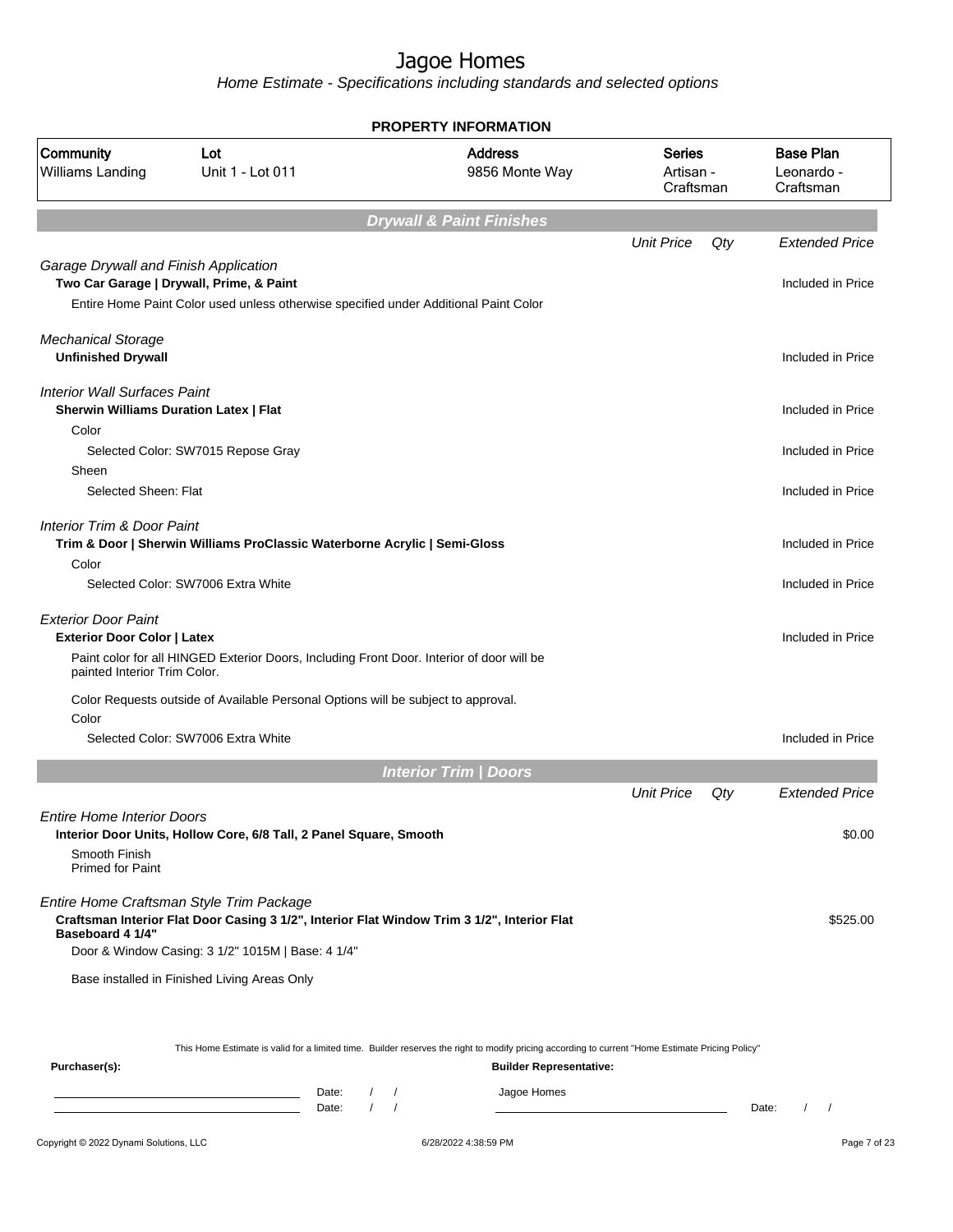|                                                                             |                                                                                                                                                                                                                                         | <b>PROPERTY INFORMATION</b>      |                                         |     |                                             |
|-----------------------------------------------------------------------------|-----------------------------------------------------------------------------------------------------------------------------------------------------------------------------------------------------------------------------------------|----------------------------------|-----------------------------------------|-----|---------------------------------------------|
| Community<br>Williams Landing                                               | Lot<br>Unit 1 - Lot 011                                                                                                                                                                                                                 | <b>Address</b><br>9856 Monte Way | <b>Series</b><br>Artisan -<br>Craftsman |     | <b>Base Plan</b><br>Leonardo -<br>Craftsman |
|                                                                             |                                                                                                                                                                                                                                         | <b>Door Hardware</b>             |                                         |     |                                             |
|                                                                             |                                                                                                                                                                                                                                         |                                  | <b>Unit Price</b>                       | Qty | <b>Extended Price</b>                       |
| <b>Front Door Handleset</b>                                                 |                                                                                                                                                                                                                                         |                                  |                                         |     |                                             |
| and Hinges of Front Door.                                                   | Kwikset Amador Handleset Front Door Hardware<br>Includes (1) Exterior Handleset and (1) Interior Door Hardware, to match Exterior Door<br>Hardware Selection Style. Finish selection will be indicated below for Interior Door Hardware |                                  |                                         |     | \$150.00                                    |
| Front Door Handle Set Finish                                                |                                                                                                                                                                                                                                         |                                  |                                         |     |                                             |
|                                                                             | Selected Front Door Handle Set Finish: Satin Nickel                                                                                                                                                                                     |                                  |                                         |     | Included in Price                           |
| Hinge & Interior Hardware Finish                                            |                                                                                                                                                                                                                                         |                                  |                                         |     |                                             |
|                                                                             | Selected Hinge & Interior Hardware Finish: Match Exterior Handleset - Satin Nickel                                                                                                                                                      |                                  |                                         |     | Included in Price                           |
| <b>Home Exterior Door Hardware</b>                                          | Kwikset Ladera Lever Handle Exterior Door Hardware                                                                                                                                                                                      |                                  | \$60.00                                 | 2   | \$120.00                                    |
|                                                                             | Includes Front Door (if Front Door Handleset is not selected) Garage to Home Door and any<br>Hinged Patio or Service Door selected in the HE.                                                                                           |                                  |                                         |     |                                             |
| Finish                                                                      |                                                                                                                                                                                                                                         |                                  |                                         |     |                                             |
| Selected Finish: Satin Nickel                                               |                                                                                                                                                                                                                                         |                                  |                                         |     | Included in Price                           |
| Entire Home Interior Door Locks                                             | Kwikset Ladera Lever Handle Interior Door Knob Package                                                                                                                                                                                  |                                  |                                         |     | \$220.00                                    |
| Includes all Interior Doors                                                 |                                                                                                                                                                                                                                         |                                  |                                         |     |                                             |
| Finish                                                                      |                                                                                                                                                                                                                                         |                                  |                                         |     |                                             |
| Selected Finish: Satin Nickel                                               |                                                                                                                                                                                                                                         |                                  |                                         |     | Included in Price                           |
| Door Stops                                                                  |                                                                                                                                                                                                                                         |                                  |                                         |     |                                             |
| Hardware-Spring & Hinge Door Stops                                          |                                                                                                                                                                                                                                         |                                  |                                         |     | Included in Price                           |
|                                                                             |                                                                                                                                                                                                                                         | <b>Cabinets</b>                  |                                         |     |                                             |
|                                                                             |                                                                                                                                                                                                                                         |                                  | <b>Unit Price</b>                       | Qty | <b>Extended Price</b>                       |
| Kitchen Cabinet Design Options                                              | 42" Straight Lay Wall Cabinets w/ Crown Molding                                                                                                                                                                                         |                                  |                                         |     | \$410.00                                    |
| Kitchen Island Design Options<br><b>Kitchen Island Accent Cabinet Color</b> |                                                                                                                                                                                                                                         |                                  |                                         |     | \$150.00                                    |
| <b>Kitchen Cabinets</b>                                                     | <b>Brellin Full Overlay Purestyle Laminate</b>                                                                                                                                                                                          |                                  |                                         |     | \$1,160.00                                  |
| Full Overlay Shaker Door<br>Finish                                          |                                                                                                                                                                                                                                         |                                  |                                         |     |                                             |
| Selected Finish: White                                                      |                                                                                                                                                                                                                                         |                                  |                                         |     | Included in Price                           |
|                                                                             |                                                                                                                                                                                                                                         |                                  |                                         |     |                                             |

|               |       |  | This Home Estimate is valid for a limited time. Builder reserves the right to modify pricing according to current "Home Estimate Pricing Policy" | <b>Builder Representative:</b> |  |
|---------------|-------|--|--------------------------------------------------------------------------------------------------------------------------------------------------|--------------------------------|--|
| Purchaser(s): |       |  |                                                                                                                                                  |                                |  |
|               | Date: |  | Jagoe Homes                                                                                                                                      |                                |  |
|               | Date: |  |                                                                                                                                                  | Date:                          |  |
|               |       |  |                                                                                                                                                  |                                |  |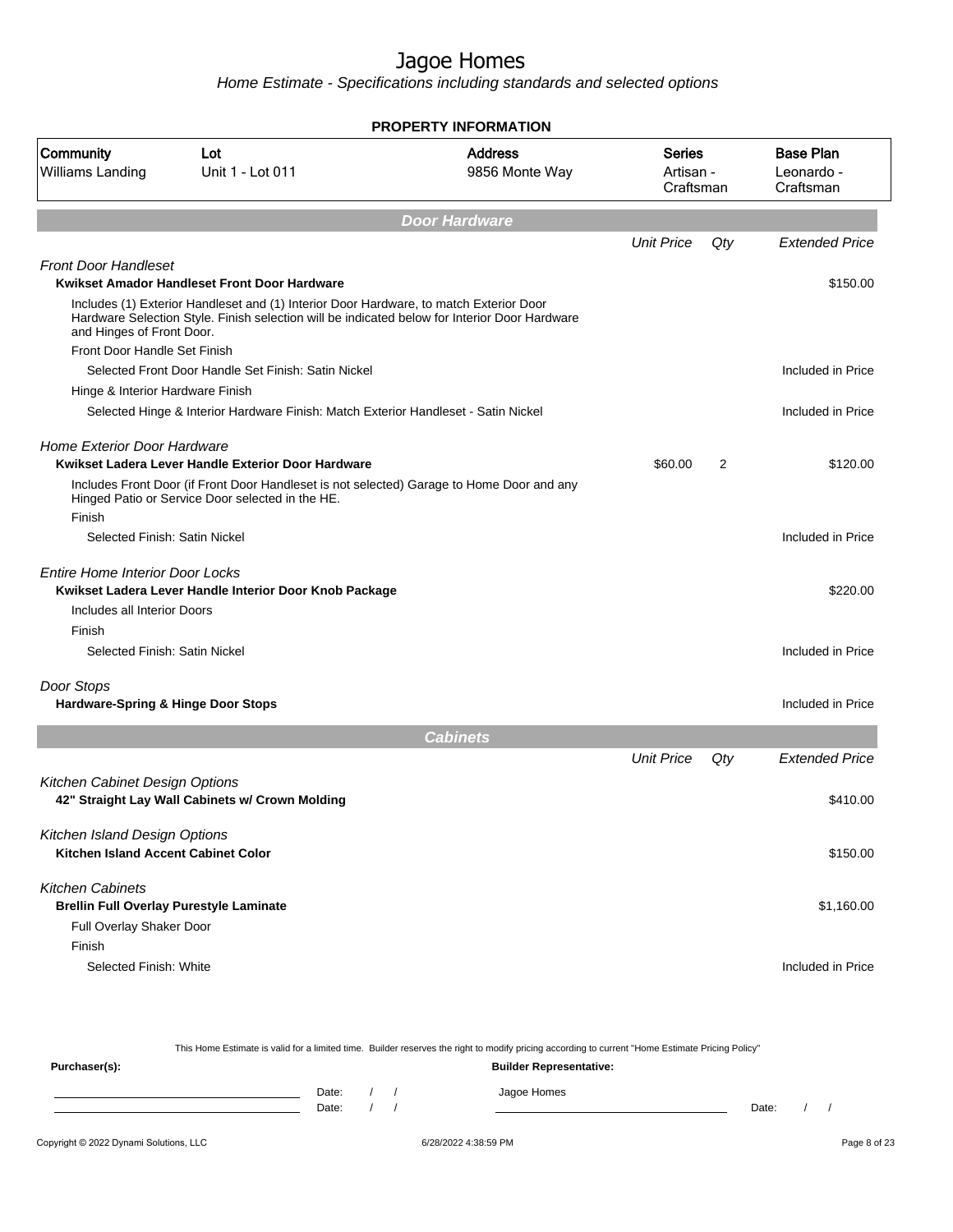Home Estimate - Specifications including standards and selected options

|                                                                               |                                                                       | <b>PROPERTY INFORMATION</b>      |                                         |     |                                             |
|-------------------------------------------------------------------------------|-----------------------------------------------------------------------|----------------------------------|-----------------------------------------|-----|---------------------------------------------|
| Community<br>Williams Landing                                                 | Lot<br>Unit 1 - Lot 011                                               | <b>Address</b><br>9856 Monte Way | <b>Series</b><br>Artisan -<br>Craftsman |     | <b>Base Plan</b><br>Leonardo -<br>Craftsman |
|                                                                               |                                                                       | <b>Cabinets</b>                  |                                         |     |                                             |
|                                                                               |                                                                       |                                  | <b>Unit Price</b>                       | Qty | <b>Extended Price</b>                       |
| <b>Kitchen Island Cabinets</b><br>Finish                                      | Kitchen Island Accent Color   Brellin Full Overlay Purestyle Laminate |                                  |                                         |     | Included in Price                           |
| Selected Finish: Stone Gray                                                   |                                                                       |                                  |                                         |     | Included in Price                           |
| <b>Owners Bath Cabinets</b><br><b>Brellin Full Overlay Purestyle Laminate</b> |                                                                       |                                  |                                         |     | \$260.00                                    |
| Finish                                                                        |                                                                       |                                  |                                         |     |                                             |
| Selected Finish: White<br>Vanity Height                                       |                                                                       |                                  |                                         |     | Included in Price                           |
|                                                                               | Selected Vanity Height: Raised - 35"                                  |                                  |                                         |     | \$70.00                                     |
| <b>Bath 2 Cabinets</b>                                                        |                                                                       |                                  |                                         |     |                                             |
| <b>Brellin Full Overlay Purestyle Laminate</b>                                |                                                                       |                                  |                                         |     | \$160.00                                    |
| Finish                                                                        |                                                                       |                                  |                                         |     |                                             |
| Selected Finish: White                                                        |                                                                       |                                  |                                         |     | Included in Price                           |
| Vanity Height                                                                 | Selected Vanity Height: Raised - 35"                                  |                                  |                                         |     | \$70.00                                     |
|                                                                               |                                                                       |                                  |                                         |     |                                             |
|                                                                               |                                                                       | <b>Cabinet Hardware</b>          |                                         |     | <b>Extended Price</b>                       |
| Kitchen Cabinet Hardware                                                      |                                                                       |                                  | <b>Unit Price</b>                       | Qty |                                             |
| <b>Rosalynn Collection</b>                                                    |                                                                       |                                  |                                         |     | \$0.00                                      |
| <b>Cabinet Door Hardware</b>                                                  |                                                                       |                                  |                                         |     |                                             |
|                                                                               | Selected Cabinet Door Hardware: 192mm                                 |                                  |                                         |     | Included in Price                           |
| <b>Cabinet Drawer Hardware</b>                                                |                                                                       |                                  |                                         |     |                                             |
|                                                                               | Selected Cabinet Drawer Hardware: 128mm                               |                                  |                                         |     | Included in Price                           |
| Finish                                                                        |                                                                       |                                  |                                         |     |                                             |
|                                                                               | Selected Finish: Polished Chrome                                      |                                  |                                         |     | Included in Price                           |
| <b>Owner's Bath Cabinet Hardware</b><br><b>Rosalynn Collection</b>            |                                                                       |                                  |                                         |     | \$0.00                                      |
| <b>Cabinet Door Hardware</b>                                                  |                                                                       |                                  |                                         |     |                                             |
|                                                                               | Selected Cabinet Door Hardware: 192mm                                 |                                  |                                         |     | Included in Price                           |
| <b>Cabinet Drawer Hardware</b>                                                |                                                                       |                                  |                                         |     |                                             |
|                                                                               | Selected Cabinet Drawer Hardware: 128mm                               |                                  |                                         |     | Included in Price                           |
| Finish                                                                        | Selected Finish: Polished Chrome                                      |                                  |                                         |     | Included in Price                           |
|                                                                               |                                                                       |                                  |                                         |     |                                             |

This Home Estimate is valid for a limited time. Builder reserves the right to modify pricing according to current "Home Estimate Pricing Policy"

**Purchaser(s): Builder Representative:** Date: / / Jagoe Homes<br>Date: / / Jagoe Homes Date: / / **Date: / / 2006** Date: / / / Date: / / / Date: / / / 2006 Date: / / / 2006 Date: / / / 2006 Date: / / / 2006 Date: / / / 2007 Date: / / / 2007 Date: / / / 2007 Date: / / / 2007 Date: / / / 2007 Date: / / / 2007 D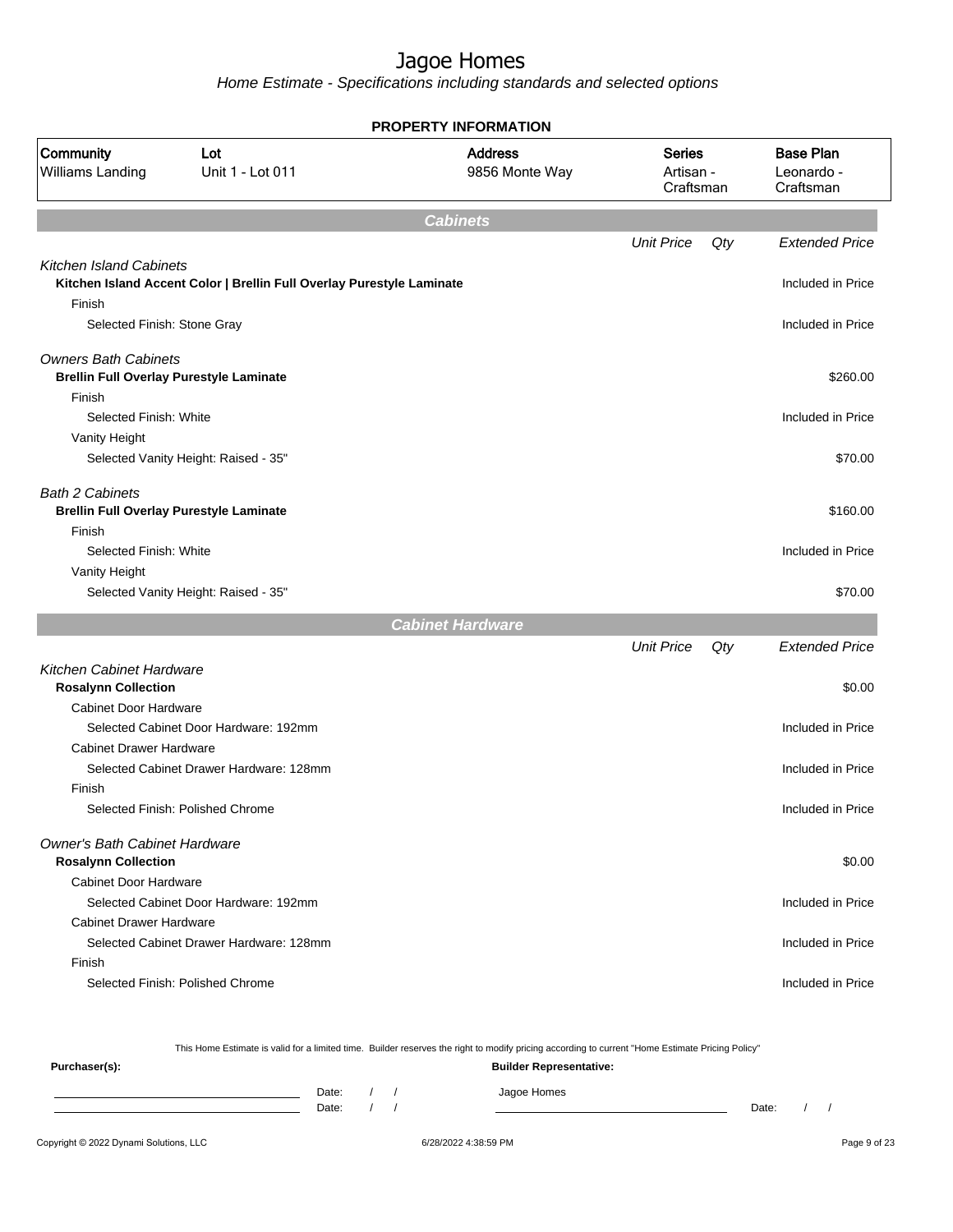Home Estimate - Specifications including standards and selected options

|                                                              |                                                                                                                                                                                                                                                                                                                                                                                              | <b>PROPERTY INFORMATION</b>      |                                         |        |                                             |
|--------------------------------------------------------------|----------------------------------------------------------------------------------------------------------------------------------------------------------------------------------------------------------------------------------------------------------------------------------------------------------------------------------------------------------------------------------------------|----------------------------------|-----------------------------------------|--------|---------------------------------------------|
| Community<br>Williams Landing                                | Lot<br>Unit 1 - Lot 011                                                                                                                                                                                                                                                                                                                                                                      | <b>Address</b><br>9856 Monte Way | <b>Series</b><br>Artisan -<br>Craftsman |        | <b>Base Plan</b><br>Leonardo -<br>Craftsman |
|                                                              |                                                                                                                                                                                                                                                                                                                                                                                              | <b>Cabinet Hardware</b>          |                                         |        |                                             |
|                                                              |                                                                                                                                                                                                                                                                                                                                                                                              |                                  | <b>Unit Price</b>                       | $Q$ ty | <b>Extended Price</b>                       |
| <b>Bath 2 Cabinet Hardware</b><br><b>Rosalynn Collection</b> |                                                                                                                                                                                                                                                                                                                                                                                              |                                  |                                         |        | \$0.00                                      |
| <b>Cabinet Door Hardware</b>                                 |                                                                                                                                                                                                                                                                                                                                                                                              |                                  |                                         |        |                                             |
|                                                              | Selected Cabinet Door Hardware: 128mm                                                                                                                                                                                                                                                                                                                                                        |                                  |                                         |        | Included in Price                           |
| Finish                                                       |                                                                                                                                                                                                                                                                                                                                                                                              |                                  |                                         |        |                                             |
|                                                              | Selected Finish: Polished Chrome                                                                                                                                                                                                                                                                                                                                                             |                                  |                                         |        | Included in Price                           |
|                                                              |                                                                                                                                                                                                                                                                                                                                                                                              | <b>Countertops</b>               |                                         |        |                                             |
|                                                              |                                                                                                                                                                                                                                                                                                                                                                                              |                                  | <b>Unit Price</b>                       | Qty    | <b>Extended Price</b>                       |
| <b>Kitchen Countertops</b>                                   |                                                                                                                                                                                                                                                                                                                                                                                              |                                  |                                         |        |                                             |
| Granite   3cm Class I                                        |                                                                                                                                                                                                                                                                                                                                                                                              |                                  |                                         |        | \$2,840.00                                  |
|                                                              | Includes Stainless Steel Undermount Double Bowl Sink and 4 in Granite splash. Included<br>splash will be removed if decorative backsplash is selected.                                                                                                                                                                                                                                       |                                  |                                         |        |                                             |
|                                                              | Granite is not seamless and seams will be visible and can be felt.<br>Colors could vary from samples due to the nature of natural stone.                                                                                                                                                                                                                                                     |                                  |                                         |        |                                             |
| Color                                                        |                                                                                                                                                                                                                                                                                                                                                                                              |                                  |                                         |        |                                             |
| Selected Color: Valle Nevado                                 |                                                                                                                                                                                                                                                                                                                                                                                              |                                  |                                         |        | Included in Price                           |
| Edge Profile                                                 |                                                                                                                                                                                                                                                                                                                                                                                              |                                  |                                         |        |                                             |
|                                                              | Selected Edge Profile: Pencil Edge Top & Bottom                                                                                                                                                                                                                                                                                                                                              |                                  |                                         |        | Included in Price                           |
| Kitchen Backsplash - Tile                                    |                                                                                                                                                                                                                                                                                                                                                                                              |                                  |                                         |        |                                             |
| <b>Mythology</b>                                             |                                                                                                                                                                                                                                                                                                                                                                                              |                                  |                                         |        | \$930.00                                    |
| the Mediterranean islands.                                   | Experience Mediterranean essence with the Mythology™ collection – featuring<br>styles and characteristics sure to stir your soul. As dramatic as it is chic in the detailing; rich<br>natural earth tones and textures with handmade look punches<br>are the foundation of Mythology™. With curvaceous 6-inch arabesque shapes & Picket<br>Mosaic options, embody the warmth and serenity of |                                  |                                         |        |                                             |
| Ceramic                                                      |                                                                                                                                                                                                                                                                                                                                                                                              |                                  |                                         |        |                                             |
|                                                              | Selected Ceramic: Mythology Arabesque Santorini MY90                                                                                                                                                                                                                                                                                                                                         |                                  |                                         |        | Included in Price                           |
| <b>Grout Color</b>                                           |                                                                                                                                                                                                                                                                                                                                                                                              |                                  |                                         |        |                                             |
|                                                              | Selected Grout Color: 02 Pewter                                                                                                                                                                                                                                                                                                                                                              |                                  |                                         |        | Included in Price                           |
| Trim                                                         |                                                                                                                                                                                                                                                                                                                                                                                              |                                  |                                         |        |                                             |
|                                                              | Selected Trim: Polished Chrome                                                                                                                                                                                                                                                                                                                                                               |                                  |                                         |        | Included in Price                           |
|                                                              |                                                                                                                                                                                                                                                                                                                                                                                              |                                  |                                         |        |                                             |

This Home Estimate is valid for a limited time. Builder reserves the right to modify pricing according to current "Home Estimate Pricing Policy"

**Purchaser(s): Builder Representative:** Date: / / Jagoe Homes<br>Date: / / Jagoe Homes Date: / / Date: / /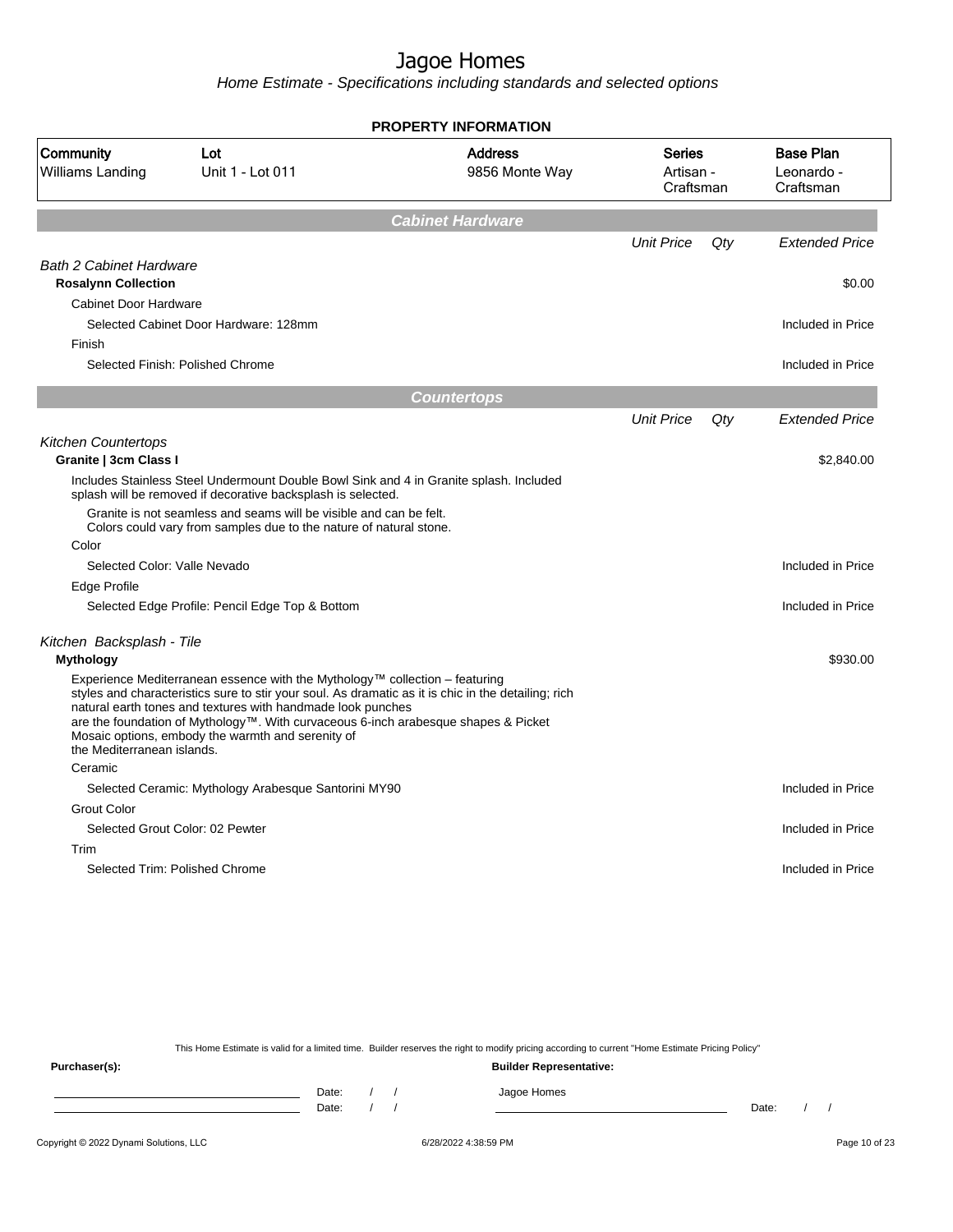Home Estimate - Specifications including standards and selected options

|                                                                                                        |                                                                                                                                                                                                                                                                                                                                                                                                                                                                                                                                                                               | <b>PROPERTY INFORMATION</b>      |                                         |     |                                             |
|--------------------------------------------------------------------------------------------------------|-------------------------------------------------------------------------------------------------------------------------------------------------------------------------------------------------------------------------------------------------------------------------------------------------------------------------------------------------------------------------------------------------------------------------------------------------------------------------------------------------------------------------------------------------------------------------------|----------------------------------|-----------------------------------------|-----|---------------------------------------------|
| Community<br>Williams Landing                                                                          | Lot<br>Unit 1 - Lot 011                                                                                                                                                                                                                                                                                                                                                                                                                                                                                                                                                       | <b>Address</b><br>9856 Monte Way | <b>Series</b><br>Artisan -<br>Craftsman |     | <b>Base Plan</b><br>Leonardo -<br>Craftsman |
|                                                                                                        |                                                                                                                                                                                                                                                                                                                                                                                                                                                                                                                                                                               |                                  |                                         |     |                                             |
|                                                                                                        |                                                                                                                                                                                                                                                                                                                                                                                                                                                                                                                                                                               | <b>Countertops</b>               |                                         |     |                                             |
|                                                                                                        |                                                                                                                                                                                                                                                                                                                                                                                                                                                                                                                                                                               |                                  | <b>Unit Price</b>                       | Qty | <b>Extended Price</b>                       |
| <b>Owner's Bath Vanity Top</b>                                                                         | Cultured Marble   Double Rectangle Bowl                                                                                                                                                                                                                                                                                                                                                                                                                                                                                                                                       |                                  |                                         |     | \$390.00                                    |
| abrasive products.<br>mildew and chips.<br>Color                                                       | Cultured Marble is Beautiful – Veining and patterns can be incorporated during the casting<br>process, creating character, depth and interest that mimics its natural counterpart.<br>Low Maintenance – Cultured marble never needs to be sealed and is easy to clean with non-<br>Durable - Cultured marble is non-porous, making it extremely tough and resistant to stains,<br>Economical – In general, cultured marble is less expensive to fabricate and install than slab<br>marble, but will increase the overall value of a home just as natural stone products will. |                                  |                                         |     |                                             |
| Selected Color: Carerra Frost                                                                          |                                                                                                                                                                                                                                                                                                                                                                                                                                                                                                                                                                               |                                  |                                         |     | Included in Price                           |
| Finish                                                                                                 |                                                                                                                                                                                                                                                                                                                                                                                                                                                                                                                                                                               |                                  |                                         |     |                                             |
| Selected Finish: Matte                                                                                 |                                                                                                                                                                                                                                                                                                                                                                                                                                                                                                                                                                               |                                  |                                         |     | Included in Price                           |
| Bath 2 Vanity Top<br><b>Cultured Marble   Rectangle Bowl</b><br>Color<br>Selected Color: Carerra Frost |                                                                                                                                                                                                                                                                                                                                                                                                                                                                                                                                                                               |                                  |                                         |     | \$80.00<br>Included in Price                |
| Finish<br>Selected Finish: Matte                                                                       |                                                                                                                                                                                                                                                                                                                                                                                                                                                                                                                                                                               |                                  |                                         |     | Included in Price                           |
|                                                                                                        |                                                                                                                                                                                                                                                                                                                                                                                                                                                                                                                                                                               |                                  |                                         |     |                                             |
|                                                                                                        |                                                                                                                                                                                                                                                                                                                                                                                                                                                                                                                                                                               | <b>Mirrors</b>                   |                                         |     |                                             |
|                                                                                                        |                                                                                                                                                                                                                                                                                                                                                                                                                                                                                                                                                                               |                                  | <b>Unit Price</b>                       | Qty | <b>Extended Price</b>                       |
| <b>Owner's Bath Mirrors</b>                                                                            | Beveled Edged Mirrors, (Qty 2), 24" X 36"                                                                                                                                                                                                                                                                                                                                                                                                                                                                                                                                     |                                  |                                         |     | \$90.00                                     |
| <b>Bath 2 Mirror</b><br>Beveled Edge Mirror(s)   Per Base Plan                                         |                                                                                                                                                                                                                                                                                                                                                                                                                                                                                                                                                                               |                                  |                                         |     | Included in Price                           |
|                                                                                                        |                                                                                                                                                                                                                                                                                                                                                                                                                                                                                                                                                                               | <b>Appliances</b>                |                                         |     |                                             |
|                                                                                                        |                                                                                                                                                                                                                                                                                                                                                                                                                                                                                                                                                                               |                                  | <b>Unit Price</b>                       | Qty | <b>Extended Price</b>                       |
| Kitchen Range<br>Finish                                                                                | Range - Gas - Free Standing Continuous Grates                                                                                                                                                                                                                                                                                                                                                                                                                                                                                                                                 |                                  |                                         |     | \$240.00                                    |
|                                                                                                        | Selected Finish: Stainless Steel - JGBS66REKSS                                                                                                                                                                                                                                                                                                                                                                                                                                                                                                                                |                                  |                                         |     | \$150.00                                    |

This Home Estimate is valid for a limited time. Builder reserves the right to modify pricing according to current "Home Estimate Pricing Policy"

**Purchaser(s): Builder Representative:** Date: / / Jagoe Homes<br>Date: / / Jagoe Homes Date: / / Date: / /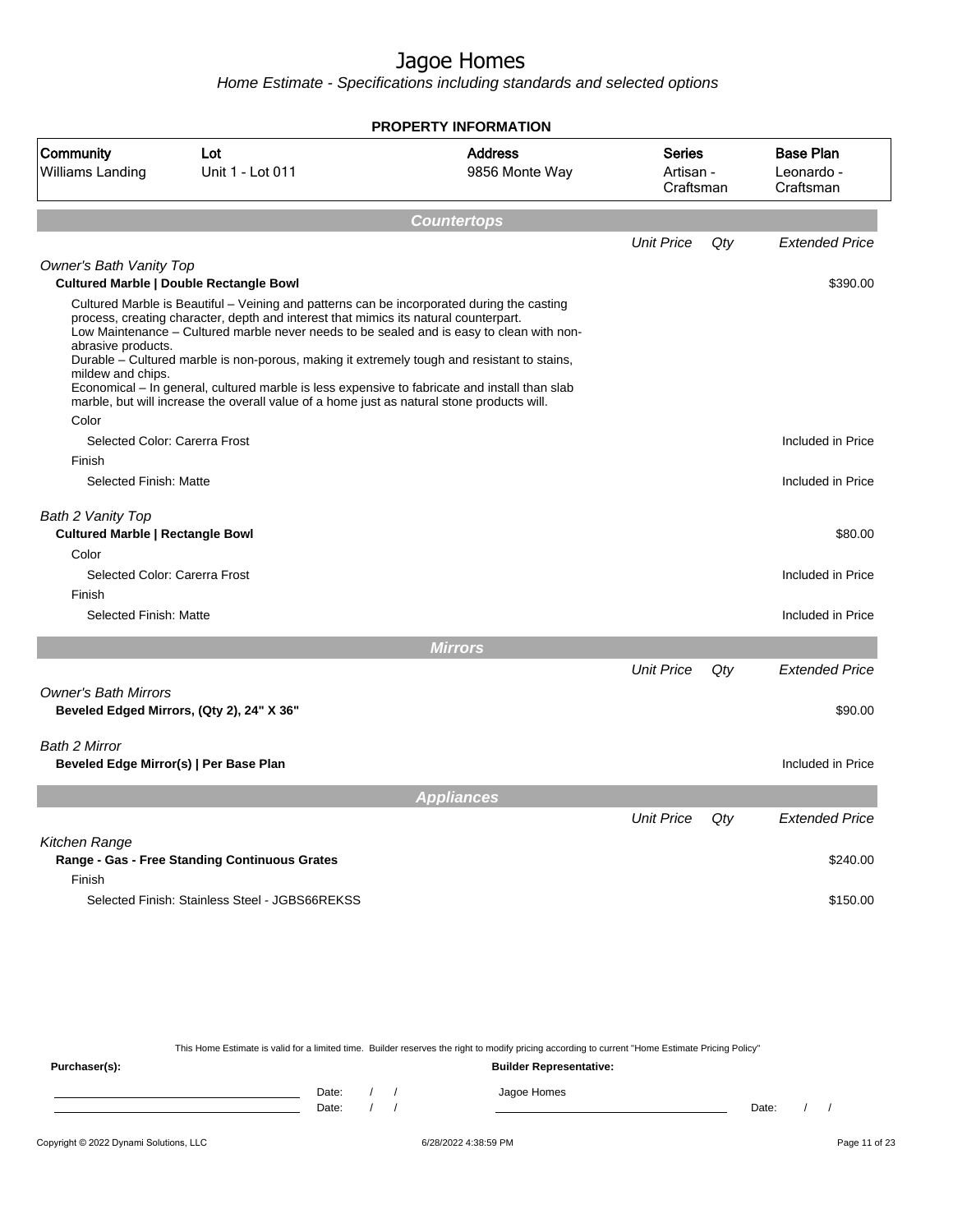Home Estimate - Specifications including standards and selected options

|                                                                           |                                                                                               | <b>PROPERTY INFORMATION</b>      |                                         |                |                                             |
|---------------------------------------------------------------------------|-----------------------------------------------------------------------------------------------|----------------------------------|-----------------------------------------|----------------|---------------------------------------------|
| Community<br><b>Williams Landing</b>                                      | Lot<br>Unit 1 - Lot 011                                                                       | <b>Address</b><br>9856 Monte Way | <b>Series</b><br>Artisan -<br>Craftsman |                | <b>Base Plan</b><br>Leonardo -<br>Craftsman |
|                                                                           |                                                                                               | <b>Appliances</b>                |                                         |                |                                             |
|                                                                           |                                                                                               |                                  | <b>Unit Price</b>                       | Qty            | <b>Extended Price</b>                       |
| Kitchen Microwave or Microwave Hood<br><b>Microwave - Stainless Steel</b> |                                                                                               |                                  |                                         |                | \$80.00                                     |
|                                                                           | GE® 1.6 CU. FT. OVER-THE-RANGE MICROWAVE OVEN                                                 |                                  |                                         |                |                                             |
|                                                                           | Technical Specification: APPROXIMATE DIMENSIONS (HxWxD)<br>16 1/8 H x 29 7/8 W x 15 9/16 D in |                                  |                                         |                |                                             |
| Finish                                                                    |                                                                                               |                                  |                                         |                |                                             |
|                                                                           | Selected Finish: Stainless Steel - JVM3160RFSS                                                |                                  |                                         |                | Included in Price                           |
| <b>Kitchen Dishwasher</b>                                                 |                                                                                               |                                  |                                         |                |                                             |
|                                                                           | Dishwasher - Front Control - Stainless Steel                                                  |                                  |                                         |                | \$60.00                                     |
| <b>CYCLE &amp; DRY BOOST</b>                                              | GE® FRONT CONTROL WITH PLASTIC INTERIOR DISHWASHER WITH SANITIZE                              |                                  |                                         |                |                                             |
|                                                                           | Technical Specification: APPROXIMATE DIMENSIONS (HxWxD)<br>33 3/8 H x 23 3/4 W x 24 D in      |                                  |                                         |                |                                             |
| Finish                                                                    |                                                                                               |                                  |                                         |                |                                             |
|                                                                           | Selected Finish: GDF550PSRSS                                                                  |                                  |                                         |                | Included in Price                           |
| Refrigerator                                                              |                                                                                               |                                  |                                         |                |                                             |
|                                                                           | Refrigerator - Side by Side w/ Ice & Water on Door                                            |                                  |                                         |                | \$650.00                                    |
| Finish                                                                    | Selected Finish: Stainless Steel - GSS25GYPFS                                                 |                                  |                                         |                | \$165.00                                    |
|                                                                           |                                                                                               |                                  |                                         |                |                                             |
|                                                                           |                                                                                               | <b>Plumbing</b>                  |                                         |                |                                             |
|                                                                           |                                                                                               |                                  | <b>Unit Price</b>                       | Qty            | <b>Extended Price</b>                       |
| Owner's Bath Fixture Color Package<br><b>Bath Fixture Color</b>           |                                                                                               |                                  |                                         |                | Included in Price                           |
| Color                                                                     |                                                                                               |                                  |                                         |                |                                             |
| Selected Color: White                                                     |                                                                                               |                                  |                                         |                | Included in Price                           |
| Owner's Bath Vanity                                                       |                                                                                               |                                  |                                         |                |                                             |
| 60" Double Bowl                                                           |                                                                                               |                                  |                                         |                | \$1,760.00                                  |
|                                                                           |                                                                                               |                                  |                                         |                |                                             |
| <b>Owner's Bath Lavatory Faucet</b><br><b>Delta Ashlyn Collection</b>     |                                                                                               |                                  |                                         | $\overline{2}$ | Included in Price                           |
| Finish                                                                    |                                                                                               |                                  |                                         |                |                                             |
| Selected Finish: Chrome                                                   |                                                                                               |                                  |                                         |                | Included in Price                           |
| Spread                                                                    |                                                                                               |                                  |                                         |                |                                             |
|                                                                           | Selected Spread: 2564   4" Spread                                                             |                                  |                                         |                | Included in Price                           |
|                                                                           |                                                                                               |                                  |                                         |                |                                             |

This Home Estimate is valid for a limited time. Builder reserves the right to modify pricing according to current "Home Estimate Pricing Policy" **Purchaser(s): Builder Representative:** Date: / / Jagoe Homes<br>Date: / / Jagoe Homes Date: / / **Date: / / 2006** Date: / / / Date: / / / Date: / / / 2006 Date: / / / 2006 Date: / / / 2006 Date: / / / 2006 Date: / / / 2007 Date: / / / 2007 Date: / / / 2007 Date: / / / 2007 Date: / / / 2007 Date: / / / 2007 D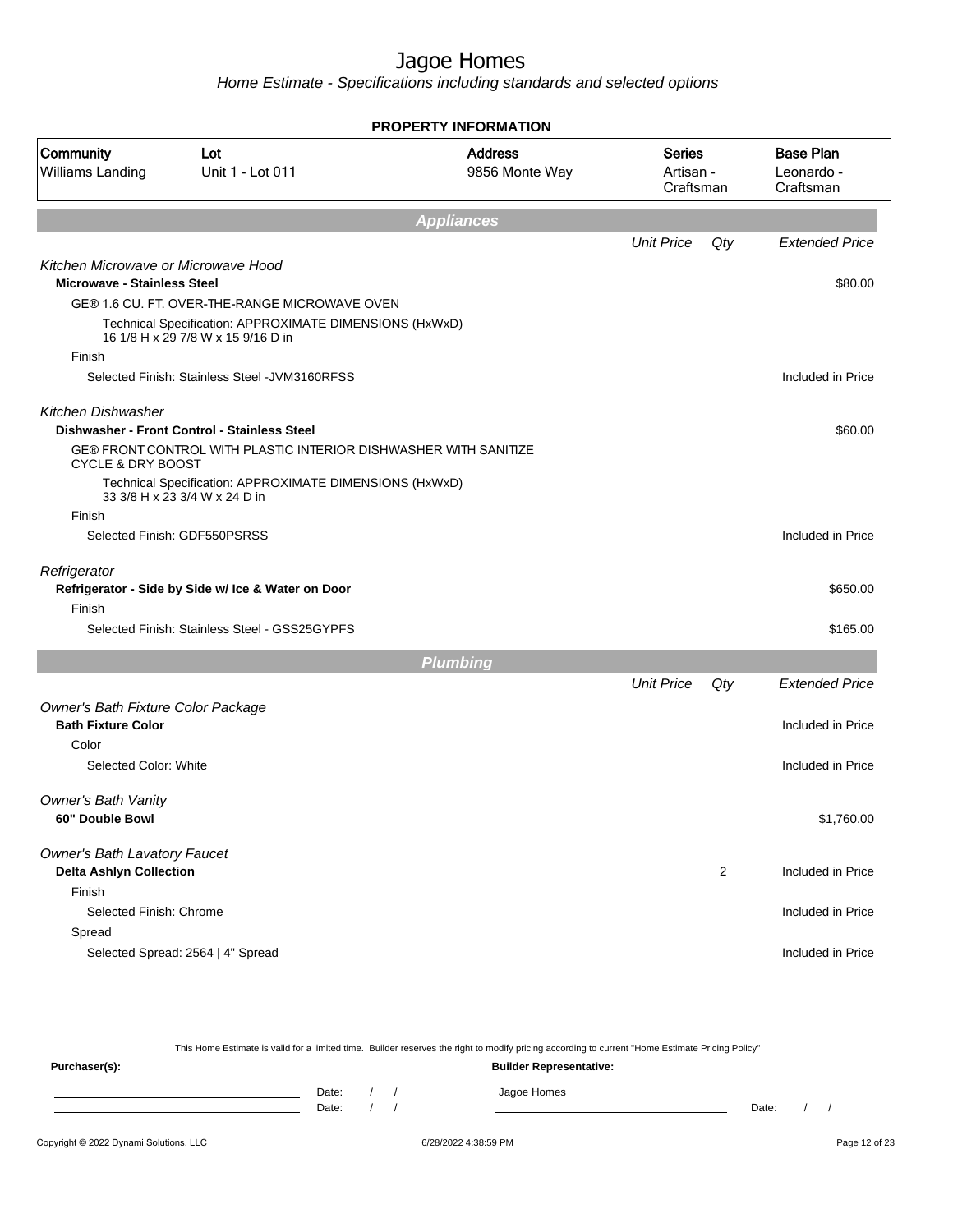|                                            |                                                                                    | <b>PROPERTY INFORMATION</b>                                                                  |                                         |     |                                             |
|--------------------------------------------|------------------------------------------------------------------------------------|----------------------------------------------------------------------------------------------|-----------------------------------------|-----|---------------------------------------------|
| Community<br>Williams Landing              | Lot<br>Unit 1 - Lot 011                                                            | <b>Address</b><br>9856 Monte Way                                                             | <b>Series</b><br>Artisan -<br>Craftsman |     | <b>Base Plan</b><br>Leonardo -<br>Craftsman |
|                                            |                                                                                    | <b>Plumbing</b>                                                                              |                                         |     |                                             |
|                                            |                                                                                    |                                                                                              | <b>Unit Price</b>                       | Qty | <b>Extended Price</b>                       |
|                                            | Owner's Bath Towel Bar or Robe Hooks & Paper Holder                                |                                                                                              |                                         |     |                                             |
| <b>Chrome Towel Bar &amp; Paper Holder</b> |                                                                                    |                                                                                              |                                         |     | Included in Price                           |
|                                            | Owners Bath Tub/Shower or Shower Stall                                             |                                                                                              |                                         |     |                                             |
|                                            | 60" Fiberglass Shower Stall   Sliding Shower Door                                  |                                                                                              |                                         |     | \$1,180.00                                  |
| accomodate shower.                         | Semi Frameless Chrome Shower Door with Clear Glass Included Plan may be revised to |                                                                                              |                                         |     |                                             |
| <b>Glass Pattern</b>                       |                                                                                    |                                                                                              |                                         |     |                                             |
|                                            | Selected Glass Pattern: Clear                                                      |                                                                                              |                                         |     | Included in Price                           |
|                                            | Semi Frameless Sliding Shower Door                                                 |                                                                                              |                                         |     |                                             |
|                                            | Selected Semi Frameless Sliding Shower Door: N/A                                   |                                                                                              |                                         |     | Included in Price                           |
| <b>Shower Door</b>                         |                                                                                    |                                                                                              |                                         |     |                                             |
|                                            | Selected Shower Door: Chrome                                                       |                                                                                              |                                         |     | Included in Price                           |
| <b>Owner's Bath Shower Stall Faucet</b>    |                                                                                    |                                                                                              |                                         |     |                                             |
|                                            | Delta Ashlyn Shower Stall Faucet T14264                                            |                                                                                              |                                         |     | Included in Price                           |
| Model # T14264                             |                                                                                    |                                                                                              |                                         |     |                                             |
| Finish                                     |                                                                                    |                                                                                              |                                         |     |                                             |
| Selected Finish: Chrome                    |                                                                                    |                                                                                              |                                         |     | Included in Price                           |
| <b>Owner's Bath Commode</b>                |                                                                                    |                                                                                              |                                         |     |                                             |
| Standard 1.6 Gallon Commode, 2 pc.         |                                                                                    |                                                                                              |                                         |     | Included in Price                           |
| 1.6 Gallon<br>2 PC                         |                                                                                    |                                                                                              |                                         |     |                                             |
|                                            |                                                                                    |                                                                                              |                                         |     |                                             |
| Bath 2 Fixture Color Package               |                                                                                    |                                                                                              |                                         |     |                                             |
| <b>Bath Fixture Color</b><br>Color         |                                                                                    |                                                                                              |                                         |     | Included in Price                           |
| Selected Color: White                      |                                                                                    |                                                                                              |                                         |     | Included in Price                           |
|                                            |                                                                                    |                                                                                              |                                         |     |                                             |
| Bath 2 Vanity                              |                                                                                    |                                                                                              |                                         |     |                                             |
| <b>Specification Per Base Plan</b>         |                                                                                    | Vanity specification as indicated on Base Floor Plan. Please contact your Design Coordinator |                                         |     | Included in Price                           |
| for more information.                      |                                                                                    |                                                                                              |                                         |     |                                             |
| <b>Bath 2 Commode</b>                      |                                                                                    |                                                                                              |                                         |     |                                             |
| Standard 1.6 Gallon Commode, 2 pc.         |                                                                                    |                                                                                              |                                         |     | Included in Price                           |
| 1.6 Gallon<br>2 PC                         |                                                                                    |                                                                                              |                                         |     |                                             |
|                                            |                                                                                    |                                                                                              |                                         |     |                                             |

|               |       |                                |  |  | This Home Estimate is valid for a limited time. Builder reserves the right to modify pricing according to current "Home Estimate Pricing Policy" |       |  |  |  |  |  |
|---------------|-------|--------------------------------|--|--|--------------------------------------------------------------------------------------------------------------------------------------------------|-------|--|--|--|--|--|
| Purchaser(s): |       | <b>Builder Representative:</b> |  |  |                                                                                                                                                  |       |  |  |  |  |  |
|               | Date: |                                |  |  | Jagoe Homes                                                                                                                                      |       |  |  |  |  |  |
|               | Date: |                                |  |  |                                                                                                                                                  | Date: |  |  |  |  |  |
|               |       |                                |  |  |                                                                                                                                                  |       |  |  |  |  |  |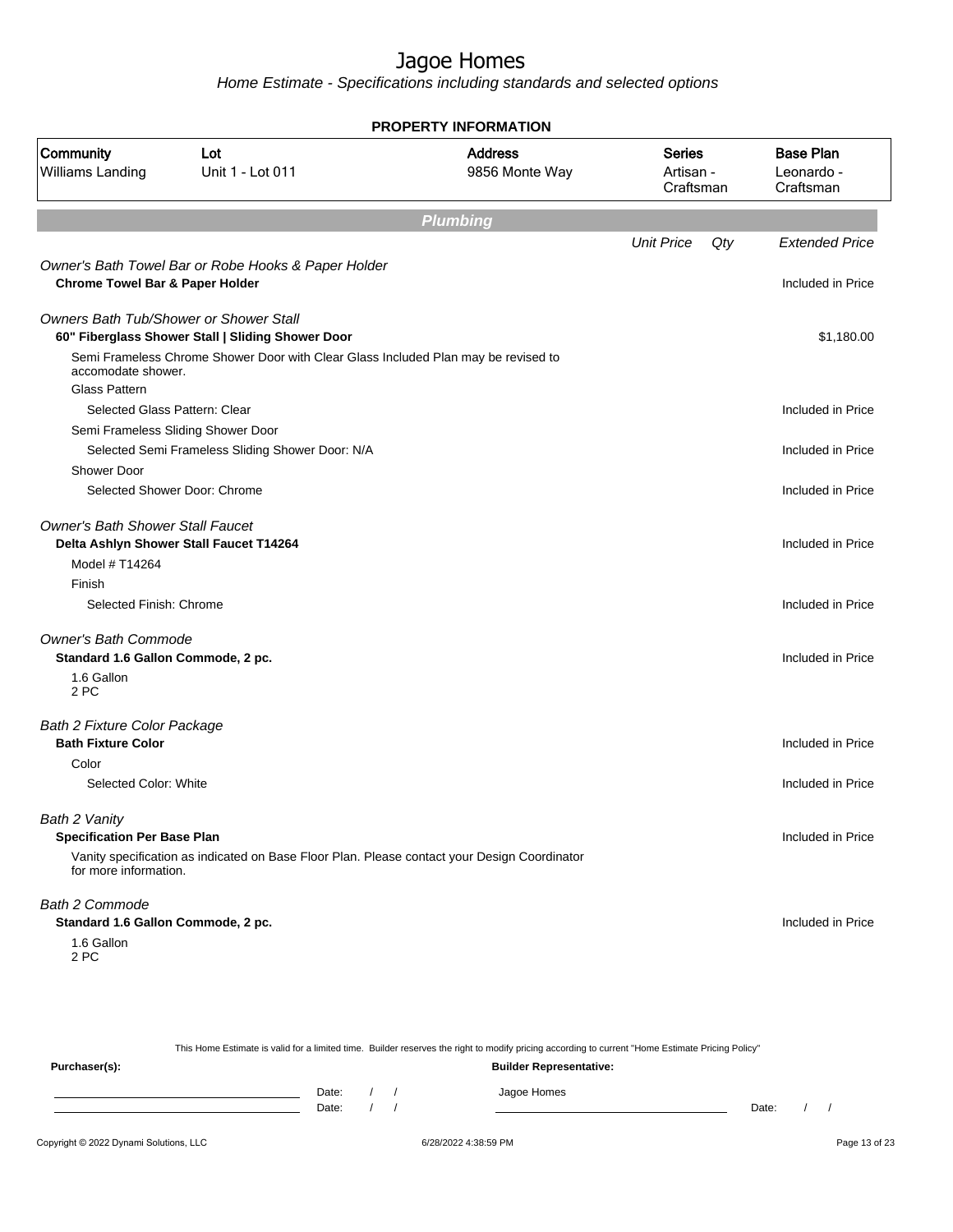|                                                                |                                                                            | <b>PROPERTY INFORMATION</b>      |                                         |                                             |
|----------------------------------------------------------------|----------------------------------------------------------------------------|----------------------------------|-----------------------------------------|---------------------------------------------|
| Community<br><b>Williams Landing</b>                           | Lot<br>Unit 1 - Lot 011                                                    | <b>Address</b><br>9856 Monte Way | <b>Series</b><br>Artisan -<br>Craftsman | <b>Base Plan</b><br>Leonardo -<br>Craftsman |
|                                                                |                                                                            | <b>Plumbing</b>                  |                                         |                                             |
|                                                                |                                                                            |                                  | <b>Unit Price</b><br>Qty                | <b>Extended Price</b>                       |
| <b>Bath 2 Lavatory Faucet</b>                                  |                                                                            |                                  |                                         |                                             |
| <b>Delta Ashlyn Collection</b>                                 |                                                                            |                                  |                                         | Included in Price                           |
| Finish                                                         |                                                                            |                                  |                                         |                                             |
| Selected Finish: Chrome                                        |                                                                            |                                  |                                         | Included in Price                           |
| Spread                                                         |                                                                            |                                  |                                         |                                             |
|                                                                | Selected Spread: 2564   4" Spread                                          |                                  |                                         | Included in Price                           |
| Bath 2 Towel Bar & Paper Holder                                |                                                                            |                                  |                                         |                                             |
| <b>Chrome Towel Bar &amp; Paper Holder</b>                     |                                                                            |                                  |                                         | Included in Price                           |
|                                                                |                                                                            |                                  |                                         |                                             |
| Bath 2 Tub/Shower or Shower Stall<br>60" Fiberglass Tub/Shower |                                                                            |                                  |                                         | Included in Price                           |
|                                                                |                                                                            |                                  |                                         |                                             |
| Bath 2 Tub/Shower Faucet                                       |                                                                            |                                  |                                         |                                             |
|                                                                | Delta Ashlyn Tub/Shower Faucet T14464                                      |                                  |                                         | Included in Price                           |
| Finish                                                         |                                                                            |                                  |                                         |                                             |
| Selected Finish: Chrome                                        |                                                                            |                                  |                                         | Included in Price                           |
| <b>Kitchen Sink</b>                                            |                                                                            |                                  |                                         |                                             |
|                                                                | Blanco Precis Undermount Sink - Super Single Bowl w/Chrome Disposal Flange |                                  |                                         | \$680.00                                    |
| Sink 9 1/2" Deep                                               |                                                                            |                                  |                                         |                                             |
| Color                                                          |                                                                            |                                  |                                         |                                             |
|                                                                | Selected Color: Metallic Gray 440148                                       |                                  |                                         | Included in Price                           |
| <b>Kitchen Sink Faucet</b>                                     |                                                                            |                                  |                                         |                                             |
|                                                                | Kitchen Sink Faucet - Delta Emmaline Single Handle Pull Down #9182         |                                  |                                         | \$360.00                                    |
| Finish                                                         |                                                                            |                                  |                                         |                                             |
| Selected Finish: Chrome                                        |                                                                            |                                  |                                         | Included in Price                           |
| Kitchen Garbage Disposal                                       |                                                                            |                                  |                                         |                                             |
| Garbage Disposal 1/3 hp                                        |                                                                            |                                  |                                         | Included in Price                           |
|                                                                |                                                                            |                                  |                                         |                                             |
| Kitchen Ice Maker Water Line                                   |                                                                            |                                  |                                         |                                             |
| <b>Ice Maker Water Line</b>                                    |                                                                            |                                  |                                         | Included in Price                           |
| Kitchen Gas Line for Range                                     |                                                                            |                                  |                                         |                                             |
|                                                                | Gas Line for Range, Includes 110-Volt Outlet                               |                                  |                                         | \$970.00                                    |
| Existing 220v outlet remains.                                  |                                                                            |                                  |                                         |                                             |

| This Home Estimate is valid for a limited time. Builder reserves the right to modify pricing according to current "Home Estimate Pricing Policy" |       |  |  |  |                                |       |  |  |
|--------------------------------------------------------------------------------------------------------------------------------------------------|-------|--|--|--|--------------------------------|-------|--|--|
| Purchaser(s):                                                                                                                                    |       |  |  |  | <b>Builder Representative:</b> |       |  |  |
|                                                                                                                                                  | Date: |  |  |  | Jagoe Homes                    |       |  |  |
|                                                                                                                                                  | Date: |  |  |  |                                | Date: |  |  |
|                                                                                                                                                  |       |  |  |  |                                |       |  |  |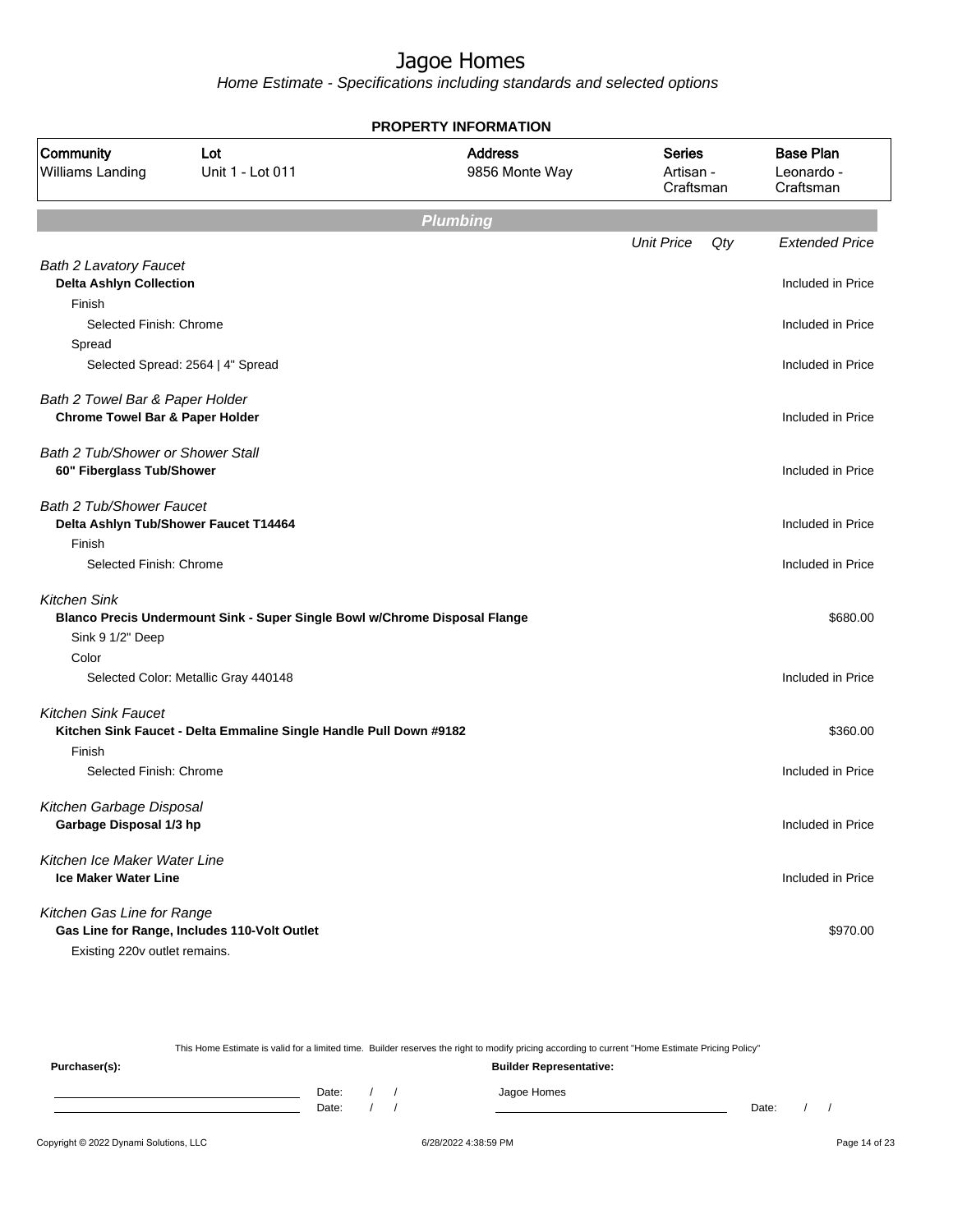Home Estimate - Specifications including standards and selected options

| <b>PROPERTY INFORMATION</b>                                                |                                                                                              |                                          |                                  |     |                                             |  |  |  |
|----------------------------------------------------------------------------|----------------------------------------------------------------------------------------------|------------------------------------------|----------------------------------|-----|---------------------------------------------|--|--|--|
| Community<br>Williams Landing                                              | Lot<br>Unit 1 - Lot 011                                                                      | <b>Address</b><br>9856 Monte Way         | Series<br>Artisan -<br>Craftsman |     | <b>Base Plan</b><br>Leonardo -<br>Craftsman |  |  |  |
|                                                                            |                                                                                              | <b>Plumbing</b>                          |                                  |     |                                             |  |  |  |
|                                                                            |                                                                                              |                                          | <b>Unit Price</b>                | Qty | <b>Extended Price</b>                       |  |  |  |
| <b>Entire Home Water Heater</b><br><b>Tankless Water Heater</b>            |                                                                                              |                                          |                                  |     | Included in Price                           |  |  |  |
| Entire Home Main Water Shutoff Valve<br><b>Main Water Shutoff Valve</b>    |                                                                                              |                                          |                                  |     | Included in Price                           |  |  |  |
| <b>Entire Home Plumbing Supply Pipes</b>                                   | <b>Plumbing Pipes: Water Continuous PEX Piping</b>                                           |                                          |                                  |     | Included in Price                           |  |  |  |
| <b>Plumbing Drains and Vents PVC</b>                                       | Entire Home Plumbing Waste & Vent Lines                                                      |                                          |                                  |     | Included in Price                           |  |  |  |
| Entire Home Secondary Shut-Off Valves                                      | Secondary Shut-Off Valves at each fixture                                                    |                                          |                                  |     | Included in Price                           |  |  |  |
| <b>Exterior Plumbing Sewer Lines</b>                                       | Plumbing Pipes: Exterior Sewer Lines PVC Schedule 40                                         |                                          |                                  |     | Included in Price                           |  |  |  |
| <b>Exterior Sillcocks</b><br><b>Outside Faucets Frost Proof (Per Plan)</b> |                                                                                              |                                          |                                  |     | Included in Price                           |  |  |  |
|                                                                            |                                                                                              | <b>Electrical, Media, Communications</b> |                                  |     |                                             |  |  |  |
|                                                                            |                                                                                              |                                          | <b>Unit Price</b>                | Qty | <b>Extended Price</b>                       |  |  |  |
| Front Porch Light(s)<br><b>Recessed Lighting (Per Plan)</b>                |                                                                                              |                                          |                                  |     | Included in Price                           |  |  |  |
| Foyer Light(s)<br><b>Recessed Lighting (Per Plan)</b>                      |                                                                                              |                                          |                                  |     | Included in Price                           |  |  |  |
| <b>Family Room Ceiling Fixture</b>                                         | Ceiling Fan 52" Kichler Pro Select #330017, w/Bowl LED Light                                 |                                          |                                  |     | Included in Price                           |  |  |  |
| Color                                                                      | Selected Color: Brushed Nickel w/Silver Blades                                               |                                          |                                  |     | Included in Price                           |  |  |  |
| <b>Kitchen Ceiling Lighting</b><br><b>Recessed Lighting (Per Plan)</b>     |                                                                                              |                                          |                                  |     | Included in Price                           |  |  |  |
| Kitchen Under Cabinet Light<br>Under Cabinet Lighting Package, qty 2       |                                                                                              |                                          |                                  |     | \$260.00                                    |  |  |  |
| cabinets in the kitchen.                                                   | Includes under cabinet lighting package to be installed in predetermined location under wall |                                          |                                  |     |                                             |  |  |  |
|                                                                            |                                                                                              |                                          |                                  |     |                                             |  |  |  |

This Home Estimate is valid for a limited time. Builder reserves the right to modify pricing according to current "Home Estimate Pricing Policy"

| Purchaser(s): |       |  | <b>Builder Representative:</b> |       |  |  |
|---------------|-------|--|--------------------------------|-------|--|--|
|               | Date: |  | Jagoe Homes                    |       |  |  |
|               | Date: |  |                                | Date: |  |  |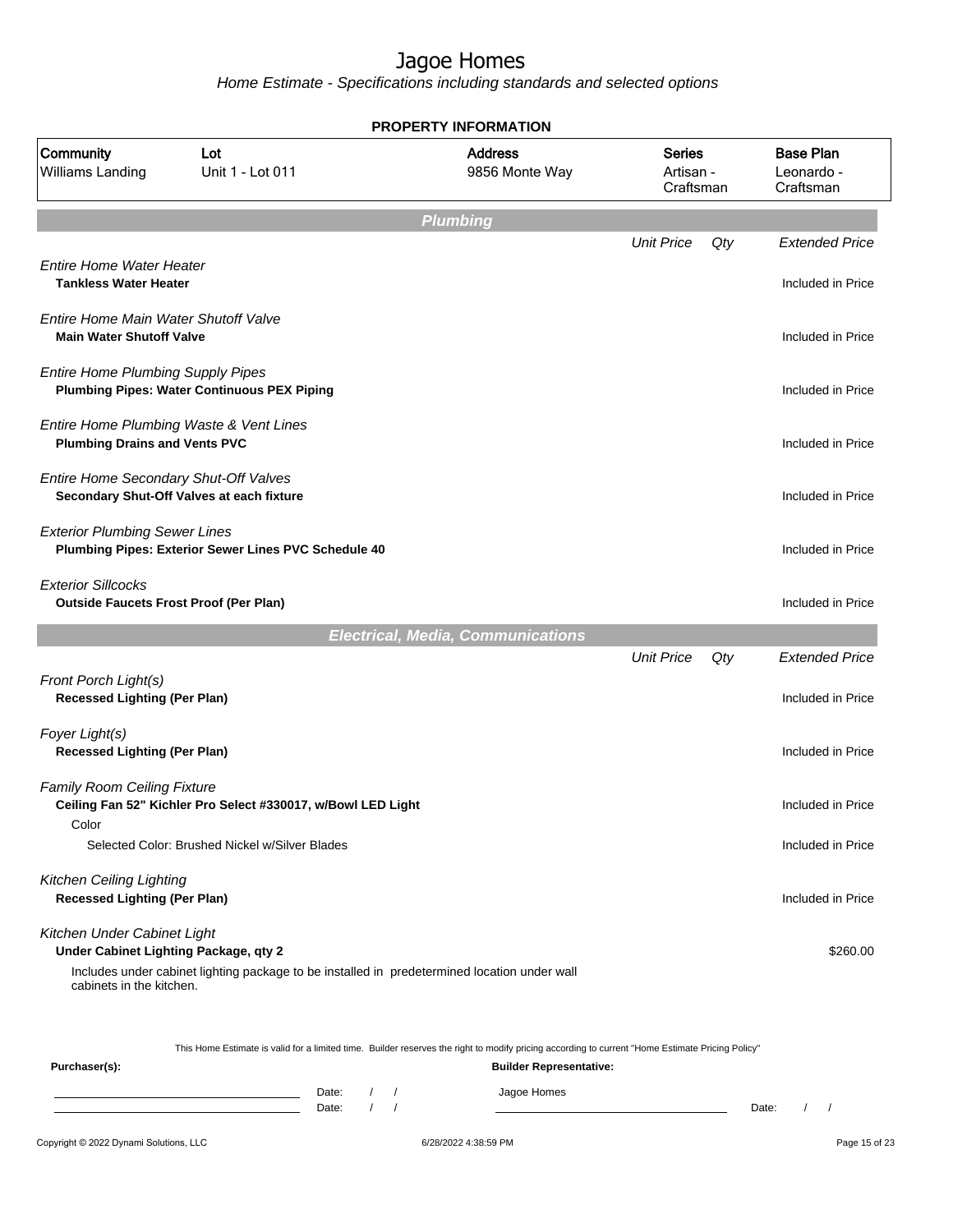|                                                                             |                                                                                                                                                                                                            | <b>PROPERTY INFORMATION</b>              |                                         |     |                                             |
|-----------------------------------------------------------------------------|------------------------------------------------------------------------------------------------------------------------------------------------------------------------------------------------------------|------------------------------------------|-----------------------------------------|-----|---------------------------------------------|
| Community<br><b>Williams Landing</b>                                        | Lot<br>Unit 1 - Lot 011                                                                                                                                                                                    | <b>Address</b><br>9856 Monte Way         | <b>Series</b><br>Artisan -<br>Craftsman |     | <b>Base Plan</b><br>Leonardo -<br>Craftsman |
|                                                                             |                                                                                                                                                                                                            | <b>Electrical, Media, Communications</b> |                                         |     |                                             |
|                                                                             |                                                                                                                                                                                                            |                                          | <b>Unit Price</b>                       | Qty | <b>Extended Price</b>                       |
| Kitchen Under Cabinet Light                                                 | This includes (2) under counter lights.                                                                                                                                                                    |                                          |                                         |     |                                             |
| <b>Kitchen GFI Outlet</b><br>Interior GFI Outlet(s)                         |                                                                                                                                                                                                            |                                          |                                         |     | Included in Price                           |
| Kitchen Range Receptacle<br>Range 220 Volt Receptacle                       |                                                                                                                                                                                                            |                                          |                                         |     | Included in Price                           |
| Dining Area Ceiling Light(s)<br><b>Recessed Lighting (Per Plan)</b>         |                                                                                                                                                                                                            |                                          |                                         |     | Included in Price                           |
| Main Level Hall Ceiling Light(s)                                            | Recessed Light (1) ILO Standard Flush Mount                                                                                                                                                                |                                          |                                         |     | \$65.00                                     |
| <b>Laundry Ceiling Light</b>                                                | Satco - 7" Square Flush Mount, 13.5 Watt/LED                                                                                                                                                               |                                          |                                         |     | \$30.00                                     |
| Laundry Dryer Receptacle<br>Dryer 220 Volt Receptacle                       |                                                                                                                                                                                                            |                                          |                                         |     | Included in Price                           |
| <b>Owner's Suite Ceiling Light</b>                                          | Recessed Lighting (4) ILO Standard Bedroom Flush Mount Light                                                                                                                                               |                                          |                                         |     | \$470.00                                    |
| Owner's Closet Light(s)                                                     | Satco - 7" Square Flush Mount, 13.5 Watt/LED                                                                                                                                                               |                                          |                                         |     | \$30.00                                     |
| <b>Owner's Bath Vanity Light</b><br>Standard   3 Light   24"   5337   Qty 2 |                                                                                                                                                                                                            |                                          |                                         |     | \$90.00                                     |
| Finish<br>Selected Finish: Chrome                                           | The modern lines of this bath light fixture with Satin Etched glass will blend into many decors.                                                                                                           |                                          |                                         |     | Included in Price                           |
|                                                                             |                                                                                                                                                                                                            |                                          |                                         |     |                                             |
| Owner's Bath Additional Tub/Shower Light                                    | Additional Tub/Shower Light Fixture w/ Switch<br>Includes one tub/shower special recessed light fixture with switch in choice of bathroom.<br>Technical Specification: Buyer must indicate choice of bath. |                                          |                                         |     | \$195.00                                    |
| Owner's Bath Exhaust Fan or Fan/Light<br>Bath Exhaust Fan, Fan Only         |                                                                                                                                                                                                            |                                          |                                         |     | Included in Price                           |
|                                                                             |                                                                                                                                                                                                            |                                          |                                         |     |                                             |

|               |       |  | This Home Estimate is valid for a limited time. Builder reserves the right to modify pricing according to current "Home Estimate Pricing Policy" |       |  |
|---------------|-------|--|--------------------------------------------------------------------------------------------------------------------------------------------------|-------|--|
| Purchaser(s): |       |  | <b>Builder Representative:</b>                                                                                                                   |       |  |
|               | Date: |  | Jagoe Homes                                                                                                                                      |       |  |
|               | Date: |  |                                                                                                                                                  | Date: |  |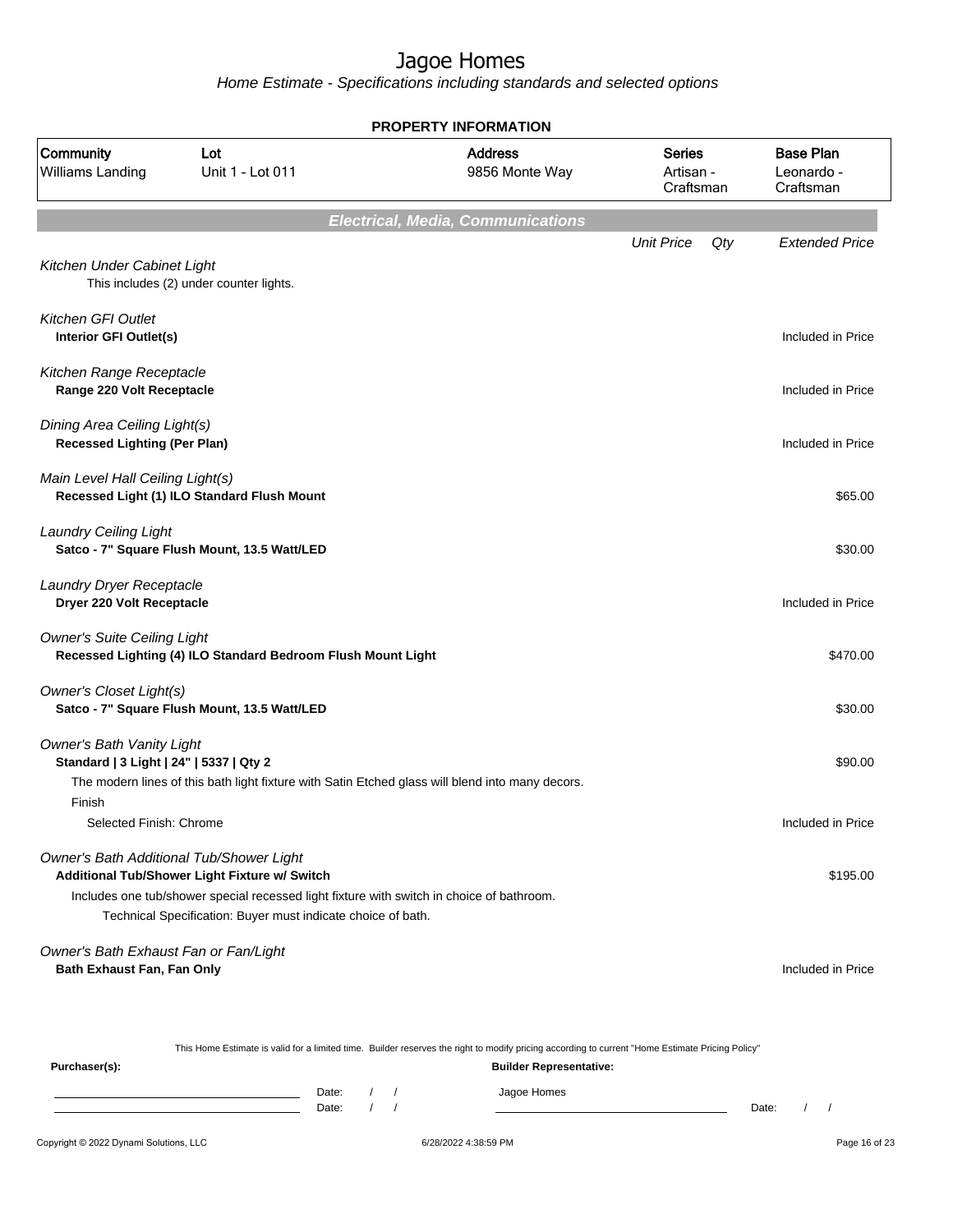|                                                                        |                                                                                                                                                           | <b>PROPERTY INFORMATION</b>                                                                      |                                         |     |                                             |
|------------------------------------------------------------------------|-----------------------------------------------------------------------------------------------------------------------------------------------------------|--------------------------------------------------------------------------------------------------|-----------------------------------------|-----|---------------------------------------------|
| Community<br><b>Williams Landing</b>                                   | Lot<br>Unit 1 - Lot 011                                                                                                                                   | <b>Address</b><br>9856 Monte Way                                                                 | <b>Series</b><br>Artisan -<br>Craftsman |     | <b>Base Plan</b><br>Leonardo -<br>Craftsman |
|                                                                        |                                                                                                                                                           | <b>Electrical, Media, Communications</b>                                                         |                                         |     |                                             |
|                                                                        |                                                                                                                                                           |                                                                                                  | <b>Unit Price</b>                       | Qty | <b>Extended Price</b>                       |
| <b>Owner's Bath GFI Outlet</b><br><b>GFI Interior Outlet(s)</b>        |                                                                                                                                                           |                                                                                                  |                                         |     | Included in Price                           |
| Bedroom 2 Ceiling Light<br>Flush Mount Light   3 Bulb                  |                                                                                                                                                           |                                                                                                  |                                         |     | Included in Price                           |
| Finish<br>Selected Finish: Brushed Nickel                              |                                                                                                                                                           |                                                                                                  |                                         |     | Included in Price                           |
| <b>Bedroom 2 Closet Light</b><br>Flush Mount Light   2 Bulb            |                                                                                                                                                           |                                                                                                  |                                         |     | Included in Price                           |
| Finish<br>Selected Finish: Brushed Nickel                              |                                                                                                                                                           |                                                                                                  |                                         |     | Included in Price                           |
| <b>Bedroom 3 Ceiling Light</b><br>Flush Mount Light   3 Bulb<br>Finish |                                                                                                                                                           |                                                                                                  |                                         |     | Included in Price                           |
|                                                                        | Selected Finish: Brushed Nickel                                                                                                                           |                                                                                                  |                                         |     | Included in Price                           |
| <b>Bedroom 3 Closet Light</b><br>Flush Mount Light   2 Bulb<br>Finish  |                                                                                                                                                           |                                                                                                  |                                         |     | Included in Price                           |
|                                                                        | Selected Finish: Brushed Nickel                                                                                                                           |                                                                                                  |                                         |     | Included in Price                           |
| <b>Bath 2 Vanity Light</b><br>Standard   3 Light   24"   5337          |                                                                                                                                                           | The modern lines of this bath light fixture with Satin Etched glass will blend into many decors. |                                         |     | Included in Price                           |
| Finish<br>Selected Finish: Chrome                                      |                                                                                                                                                           |                                                                                                  |                                         |     | Included in Price                           |
| Bath 2 Additional Tub/Shower Light                                     | Additional Tub/Shower Light Fixture w/ Switch                                                                                                             |                                                                                                  |                                         |     | \$195.00                                    |
|                                                                        | Includes one tub/shower special recessed light fixture with switch in choice of bathroom.<br>Technical Specification: Buyer must indicate choice of bath. |                                                                                                  |                                         |     |                                             |
| Bath 2 Exhaust Fan or Fan/Light<br>Bath Exhaust Fan, Fan Only          |                                                                                                                                                           |                                                                                                  |                                         |     | Included in Price                           |
| <b>Bath 2 GFI Outlet</b><br>Interior GFI Outlet(s)                     |                                                                                                                                                           |                                                                                                  |                                         |     | Included in Price                           |

|               |       |  | This Home Estimate is valid for a limited time. Builder reserves the right to modify pricing according to current "Home Estimate Pricing Policy" |       |  |
|---------------|-------|--|--------------------------------------------------------------------------------------------------------------------------------------------------|-------|--|
| Purchaser(s): |       |  | <b>Builder Representative:</b>                                                                                                                   |       |  |
|               | Date: |  | Jagoe Homes                                                                                                                                      |       |  |
|               | Date: |  |                                                                                                                                                  | Date: |  |
|               |       |  |                                                                                                                                                  |       |  |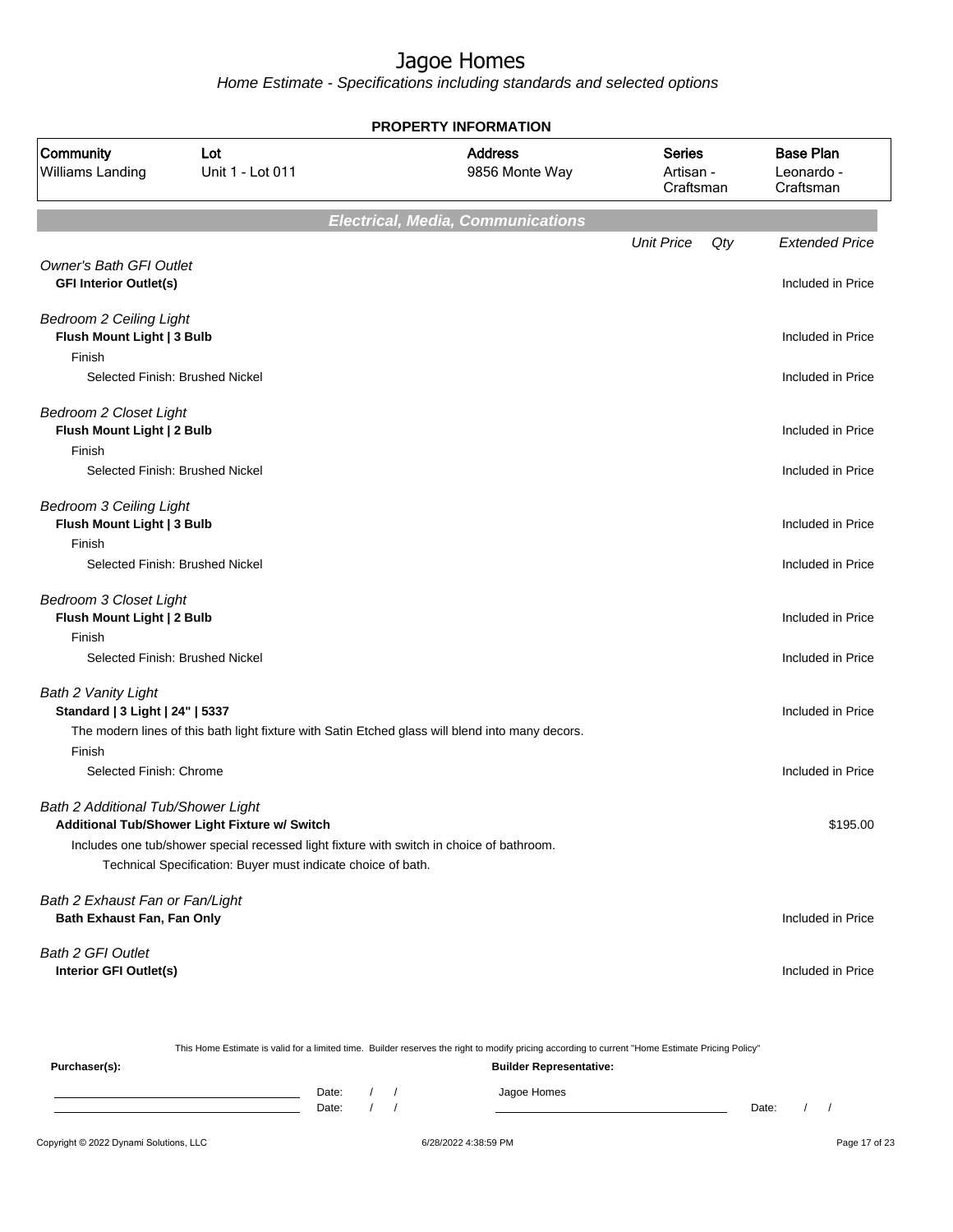|                                                                           |                                                                                                                                                                                                                                                                                                                                             | <b>PROPERTY INFORMATION</b>              |                                  |     |                                             |
|---------------------------------------------------------------------------|---------------------------------------------------------------------------------------------------------------------------------------------------------------------------------------------------------------------------------------------------------------------------------------------------------------------------------------------|------------------------------------------|----------------------------------|-----|---------------------------------------------|
| Community<br>Williams Landing                                             | Lot<br>Unit 1 - Lot 011                                                                                                                                                                                                                                                                                                                     | <b>Address</b><br>9856 Monte Way         | Series<br>Artisan -<br>Craftsman |     | <b>Base Plan</b><br>Leonardo -<br>Craftsman |
|                                                                           |                                                                                                                                                                                                                                                                                                                                             | <b>Electrical, Media, Communications</b> |                                  |     |                                             |
|                                                                           |                                                                                                                                                                                                                                                                                                                                             |                                          | <b>Unit Price</b>                | Qty | <b>Extended Price</b>                       |
| Garage Ceiling Light(s)<br>Keyless (2)                                    |                                                                                                                                                                                                                                                                                                                                             |                                          |                                  |     | Included in Price                           |
| Garage Opener<br><b>Garage Door Opener Pre-Wire</b>                       |                                                                                                                                                                                                                                                                                                                                             |                                          |                                  |     | Included in Price                           |
| Garage Exterior Light                                                     | Coach Light Kichler #49926 BKT Capanna                                                                                                                                                                                                                                                                                                      |                                          |                                  |     | Included in Price                           |
|                                                                           | The 16" 1-light outdoor wall light from the Capanna™ collection features waterfall glass.                                                                                                                                                                                                                                                   |                                          |                                  |     |                                             |
| Height: 16.00"                                                            | Technical Specification: Width: 10.50"                                                                                                                                                                                                                                                                                                      |                                          |                                  |     |                                             |
| Finish                                                                    | Selected Finish: Textured Black                                                                                                                                                                                                                                                                                                             |                                          |                                  |     | Included in Price                           |
| <b>Outside Retreat Light</b><br>Exterior Kichler Light #49924 Capanna     |                                                                                                                                                                                                                                                                                                                                             |                                          |                                  |     | Included in Price                           |
|                                                                           | The 10.25" 1-light outdoor wall light from the Capanna (TM) collection gives the classic<br>lantern light a linear update. A textured black finish and squared edges, including a capstone<br>finial, combine with artful waterfall glass to create a style that works on homes with modern,<br>transitional or arts & crafts architecture. |                                          |                                  |     |                                             |
| 6.50W X 10.25H                                                            |                                                                                                                                                                                                                                                                                                                                             |                                          |                                  |     |                                             |
| Finish                                                                    |                                                                                                                                                                                                                                                                                                                                             |                                          |                                  |     |                                             |
|                                                                           | Selected Finish: Black Textured                                                                                                                                                                                                                                                                                                             |                                          |                                  |     | Included in Price                           |
| <b>Attic Light</b><br><b>Attic Lights Keyless</b>                         |                                                                                                                                                                                                                                                                                                                                             |                                          |                                  |     | Included in Price                           |
| <b>Front Door Doorbell Button</b><br><b>Doorbell Button at Front Door</b> |                                                                                                                                                                                                                                                                                                                                             |                                          |                                  |     | Included in Price                           |
| <b>Front Door Door Chime</b><br><b>Door Chime</b>                         |                                                                                                                                                                                                                                                                                                                                             |                                          |                                  |     | Included in Price                           |
|                                                                           | <b>Entire Home - Electrical Outlets and Switches</b><br>Electrical Outlets & Switches per Plan & Code                                                                                                                                                                                                                                       |                                          |                                  |     | Included in Price                           |
| Color<br>Selected Color: White                                            |                                                                                                                                                                                                                                                                                                                                             |                                          |                                  |     | Included in Price                           |
| Cable TV Outlets, RG6 wire<br><b>Telephone Interior Jacks</b>             | Entire Home - Cable TV/Phone Outlets (Qty 6 Total)                                                                                                                                                                                                                                                                                          |                                          |                                  | 5   | Included in Price<br>\$0.00                 |

|               |       | This Home Estimate is valid for a limited time. Builder reserves the right to modify pricing according to current "Home Estimate Pricing Policy" |       |
|---------------|-------|--------------------------------------------------------------------------------------------------------------------------------------------------|-------|
| Purchaser(s): |       | <b>Builder Representative:</b>                                                                                                                   |       |
|               | Date: | Jagoe Homes                                                                                                                                      |       |
|               | Date: |                                                                                                                                                  | Date: |
|               |       |                                                                                                                                                  |       |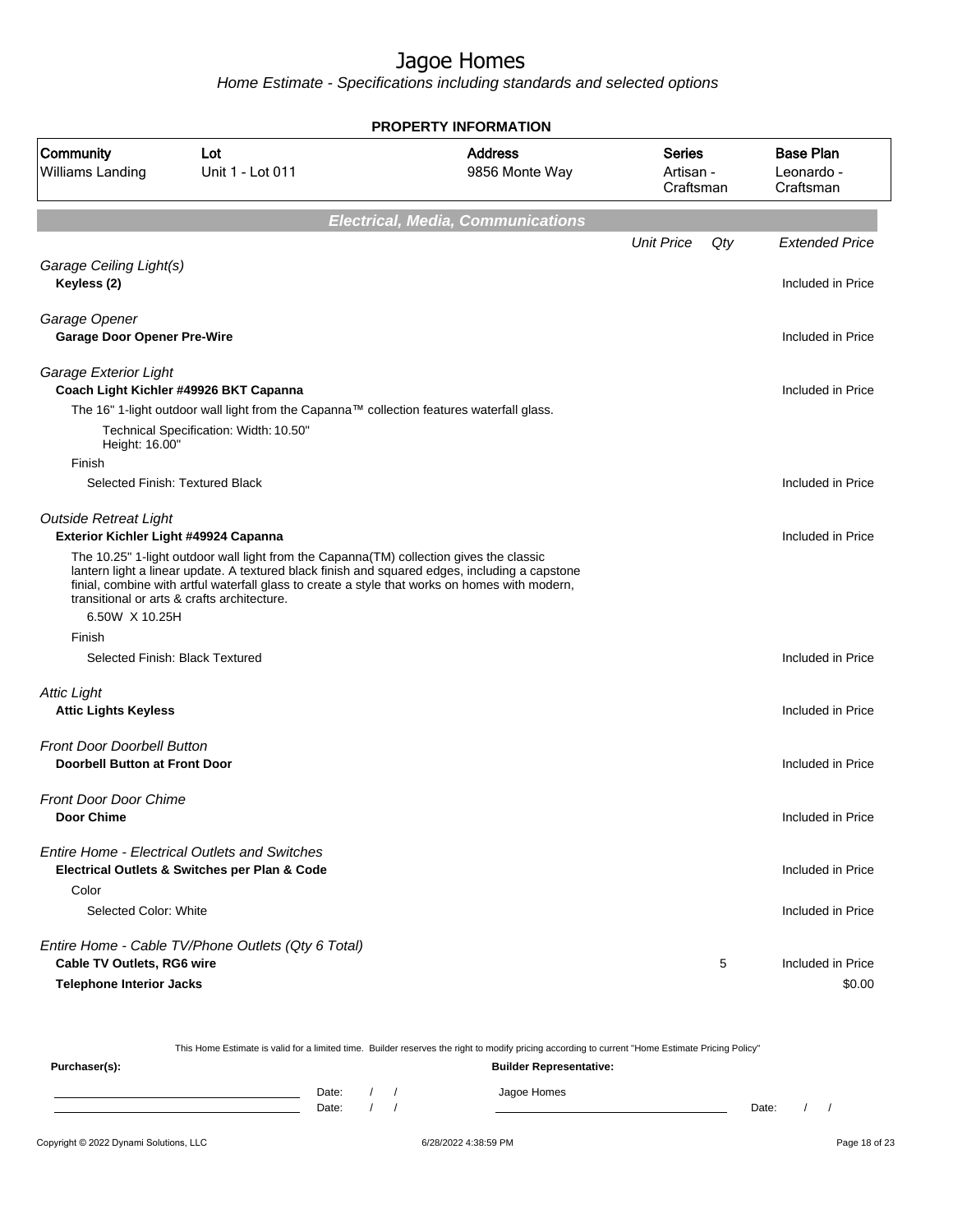|                                                                             |                                                                                                                                                                                                                          | <b>PROPERTY INFORMATION</b>                                                              |                                         |        |                                             |
|-----------------------------------------------------------------------------|--------------------------------------------------------------------------------------------------------------------------------------------------------------------------------------------------------------------------|------------------------------------------------------------------------------------------|-----------------------------------------|--------|---------------------------------------------|
| Community<br>Williams Landing                                               | Lot<br>Unit 1 - Lot 011                                                                                                                                                                                                  | <b>Address</b><br>9856 Monte Way                                                         | <b>Series</b><br>Artisan -<br>Craftsman |        | <b>Base Plan</b><br>Leonardo -<br>Craftsman |
|                                                                             |                                                                                                                                                                                                                          | <b>Electrical, Media, Communications</b>                                                 |                                         |        |                                             |
|                                                                             |                                                                                                                                                                                                                          |                                                                                          | <b>Unit Price</b>                       | $Q$ ty | <b>Extended Price</b>                       |
| <b>Comments: Bedrooms</b>                                                   | Entire Home - Braced and Wired for Future Ceiling Fan at Existing Ceiling Light<br>Light Location Braced and Wired for Future Ceiling Fan<br>Includes addition of bracing and box for ceiling fan addition with a switch |                                                                                          | \$115.00                                | 2      | \$230.00                                    |
| Fan<br><b>Comments: Owner's</b>                                             | Entire Home - Braced and Wired for Future Ceiling Fan with Switch                                                                                                                                                        | Light Outlet with 2 Switches, Capped with Plate Cover, Braced & Wired for Future Ceiling |                                         |        | \$200.00                                    |
| <b>Entire Home Electrical Service</b><br><b>Electrical Service 200 AMP</b>  | Includes 200 AMP electric service upgrade for the entire house.                                                                                                                                                          |                                                                                          |                                         |        | Included in Price                           |
| <b>Exterior Electrical Service</b><br><b>Electrical Service Underground</b> |                                                                                                                                                                                                                          |                                                                                          |                                         |        | Included in Price                           |
| <b>Smoke Detectors</b><br>Smoke Detectors, per plan                         |                                                                                                                                                                                                                          |                                                                                          |                                         |        | Included in Price                           |
| Carbon Monoxide Detectors<br>Carbon Monoxide Detectors, per plan            |                                                                                                                                                                                                                          |                                                                                          |                                         |        | Included in Price                           |
|                                                                             |                                                                                                                                                                                                                          | <b>HVAC</b>                                                                              |                                         |        |                                             |
|                                                                             |                                                                                                                                                                                                                          |                                                                                          | <b>Unit Price</b>                       | Qty    | <b>Extended Price</b>                       |
| <b>Entire Home Air Conditioner</b><br>14 Seer Air Conditioning System       | Up to 14 Seer Air Conditioning System                                                                                                                                                                                    |                                                                                          |                                         |        | Included in Price                           |
| <b>Entire Home Furnace</b>                                                  | 92% Plus High Efficiency Gas Home Furnace<br>Includes 92% plus high efficiency gas home furnace<br>Builder makes no guarantee with respect to heating and cooling cost                                                   |                                                                                          |                                         |        | Included in Price                           |
| <b>Entire Home Furnace Filter</b><br>Aprilaire Model 2000 Series Air Filter |                                                                                                                                                                                                                          |                                                                                          |                                         |        | Included in Price                           |
| <b>Entire Home Thermostat</b><br><b>Programmable Thermostat</b>             |                                                                                                                                                                                                                          |                                                                                          |                                         |        | Included in Price                           |

|               |       |  | This Home Estimate is valid for a limited time. Builder reserves the right to modify pricing according to current "Home Estimate Pricing Policy" |       |  |
|---------------|-------|--|--------------------------------------------------------------------------------------------------------------------------------------------------|-------|--|
| Purchaser(s): |       |  | <b>Builder Representative:</b>                                                                                                                   |       |  |
|               | Date: |  | Jagoe Homes                                                                                                                                      |       |  |
|               | Date: |  |                                                                                                                                                  | Date: |  |
|               |       |  |                                                                                                                                                  |       |  |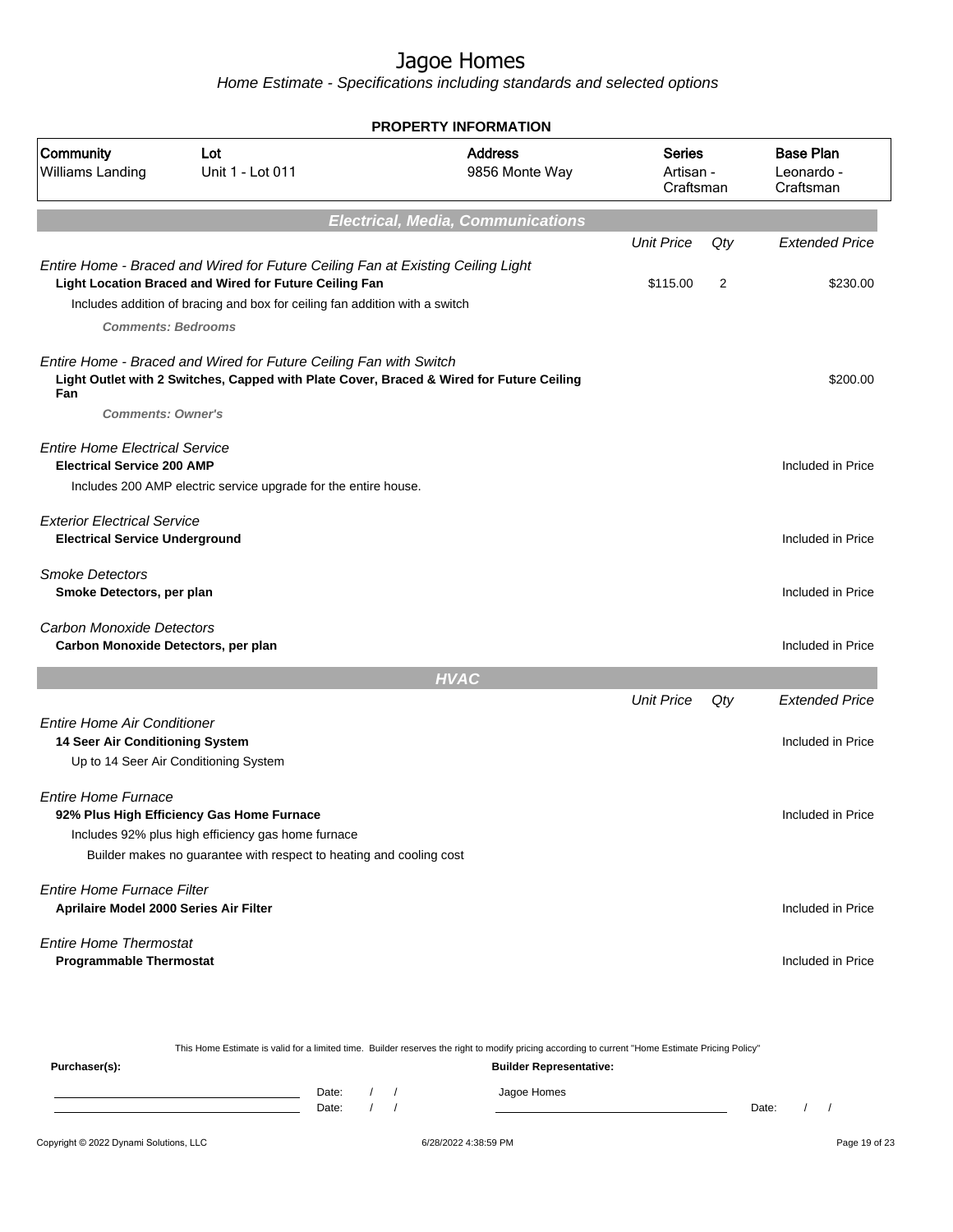Home Estimate - Specifications including standards and selected options

|                                                                           |                                                                                                                                                    | <b>PROPERTY INFORMATION</b>                                                                                                                      |                                         |     |                                             |
|---------------------------------------------------------------------------|----------------------------------------------------------------------------------------------------------------------------------------------------|--------------------------------------------------------------------------------------------------------------------------------------------------|-----------------------------------------|-----|---------------------------------------------|
| Community<br><b>Williams Landing</b>                                      | Lot<br>Unit 1 - Lot 011                                                                                                                            | <b>Address</b><br>9856 Monte Way                                                                                                                 | <b>Series</b><br>Artisan -<br>Craftsman |     | <b>Base Plan</b><br>Leonardo -<br>Craftsman |
|                                                                           |                                                                                                                                                    | <b>HVAC</b>                                                                                                                                      |                                         |     |                                             |
|                                                                           |                                                                                                                                                    |                                                                                                                                                  | <b>Unit Price</b>                       | Qty | <b>Extended Price</b>                       |
| <b>Indoor Air Quality</b>                                                 | Honeywell Fresh Air Ventilation System                                                                                                             |                                                                                                                                                  |                                         |     | Included in Price                           |
| <b>Entire Home Duct System</b><br><b>Flexible Duct</b>                    |                                                                                                                                                    |                                                                                                                                                  |                                         |     | Included in Price                           |
| Entire Home Return Air<br><b>Multiple Return Air Vents</b>                | One Return per Bedroom & One Central Return                                                                                                        |                                                                                                                                                  |                                         |     | Included in Price                           |
| Laundry Dryer Vent<br><b>Dryer Vent Vented to Outside</b>                 |                                                                                                                                                    |                                                                                                                                                  |                                         |     | Included in Price                           |
|                                                                           |                                                                                                                                                    | <b>Floor Coverings</b>                                                                                                                           |                                         |     |                                             |
|                                                                           |                                                                                                                                                    |                                                                                                                                                  | <b>Unit Price</b>                       | Qty | <b>Extended Price</b>                       |
| <b>Entire Home Carpet Selection</b><br><b>Mohawk Carpet   Top Card II</b> |                                                                                                                                                    |                                                                                                                                                  |                                         |     | Included in Price                           |
|                                                                           | Our Proven Performer, Top Card II, offers colorfast and consistent solution dyed Everstrand<br>polyester fiber with a 15 yr Manufacturer Warranty. |                                                                                                                                                  |                                         |     |                                             |
| Color<br>Selected Color: 829 Teak                                         |                                                                                                                                                    |                                                                                                                                                  |                                         |     | Included in Price                           |
| <b>Entire Home Carpet Pad</b><br>6# Carpet Pad                            |                                                                                                                                                    |                                                                                                                                                  |                                         |     | Included in Price                           |
| <b>Owner's Bedroom Flooring</b><br>Luxury Vinyl Plank   Mohawk Arrington  |                                                                                                                                                    |                                                                                                                                                  |                                         |     | \$640.00                                    |
| Color                                                                     | Mohawk's Arrington offers a water-resistant construction, comfort underfoot, and high<br>resistance to dents and scratches in a hardwood look.     |                                                                                                                                                  |                                         |     |                                             |
|                                                                           | Selected Color: Gauntlet Gray AU896                                                                                                                |                                                                                                                                                  |                                         |     | Included in Price                           |
| Direction                                                                 |                                                                                                                                                    |                                                                                                                                                  |                                         |     |                                             |
|                                                                           | Selected Direction: Front to Back                                                                                                                  |                                                                                                                                                  |                                         |     | Included in Price                           |
| Luxury Vinyl Plank   Mohawk Arrington                                     | Foyer/Bath 2/Kit/Dining/Family Room/Halls/Laundry                                                                                                  |                                                                                                                                                  |                                         |     | Included in Price                           |
|                                                                           | Mohawk's Arrington offers a water-resistant construction, comfort underfoot, and high<br>resistance to dents and scratches in a hardwood look.     |                                                                                                                                                  |                                         |     |                                             |
| Color                                                                     | Selected Color: Gauntlet Gray AU896                                                                                                                |                                                                                                                                                  |                                         |     | Included in Price                           |
|                                                                           |                                                                                                                                                    | This Home Estimate is valid for a limited time. Builder reserves the right to modify pricing according to current "Home Estimate Pricing Policy" |                                         |     |                                             |

**Purchaser(s): Builder Representative:**

Date: / / Jagoe Homes<br>Date: / / Jagoe Homes Date: / / Date: / /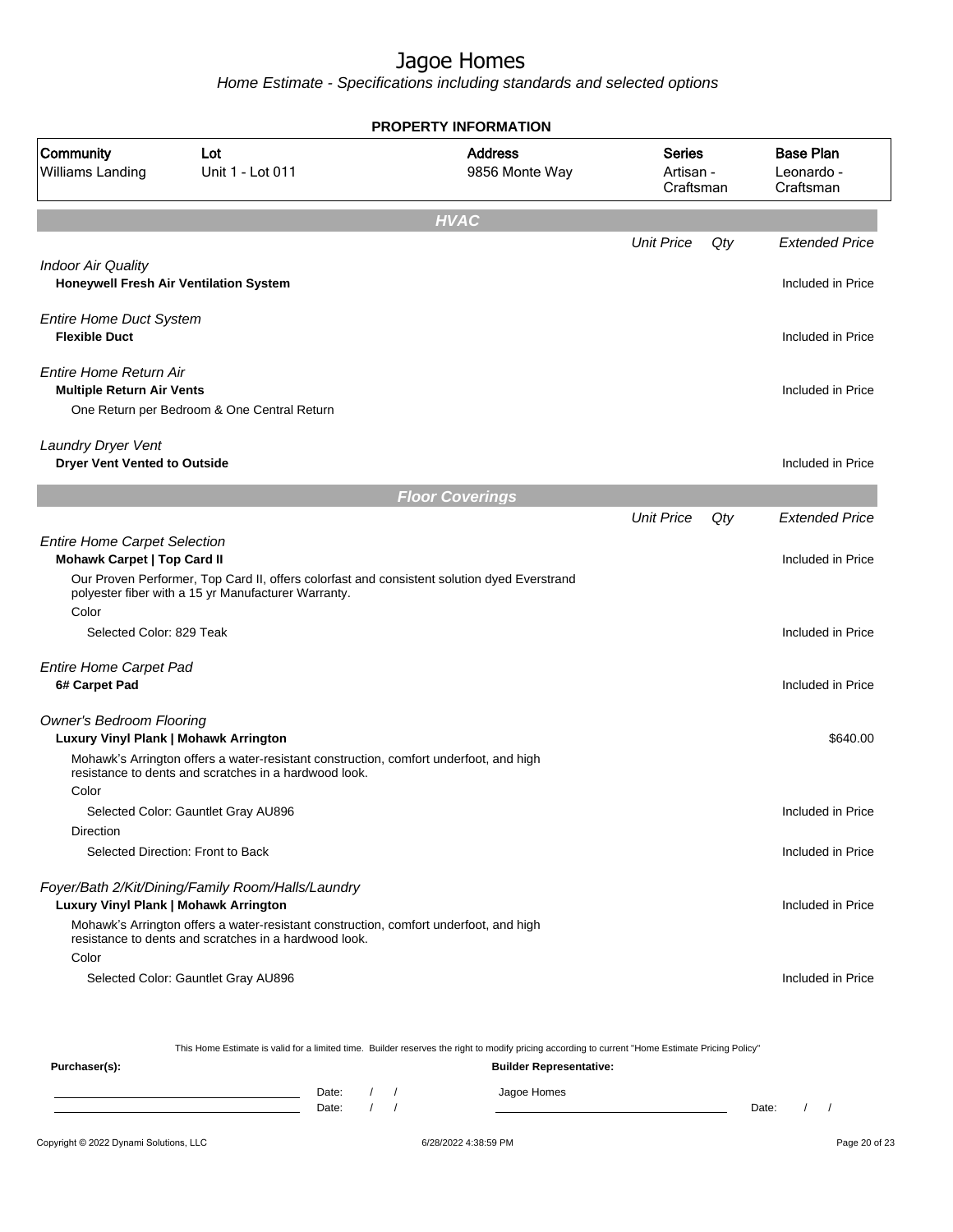| <b>PROPERTY INFORMATION</b>                 |                                                                                                                                                |                                  |                                         |     |                                             |  |  |  |  |
|---------------------------------------------|------------------------------------------------------------------------------------------------------------------------------------------------|----------------------------------|-----------------------------------------|-----|---------------------------------------------|--|--|--|--|
| <b>Community</b><br><b>Williams Landing</b> | Lot<br>Unit 1 - Lot 011                                                                                                                        | <b>Address</b><br>9856 Monte Way | <b>Series</b><br>Artisan -<br>Craftsman |     | <b>Base Plan</b><br>Leonardo -<br>Craftsman |  |  |  |  |
|                                             |                                                                                                                                                | <b>Floor Coverings</b>           |                                         |     |                                             |  |  |  |  |
|                                             |                                                                                                                                                |                                  | <b>Unit Price</b>                       | Qty | <b>Extended Price</b>                       |  |  |  |  |
| Direction                                   | Foyer/Bath 2/Kit/Dining/Family Room/Halls/Laundry                                                                                              |                                  |                                         |     |                                             |  |  |  |  |
|                                             | Selected Direction: Front to Back                                                                                                              |                                  |                                         |     | Included in Price                           |  |  |  |  |
|                                             |                                                                                                                                                |                                  |                                         |     |                                             |  |  |  |  |
| <b>Owner's Bath Flooring</b>                |                                                                                                                                                |                                  |                                         |     |                                             |  |  |  |  |
| Luxury Vinyl Plank   Mohawk Arrington       |                                                                                                                                                |                                  |                                         |     | Included in Price                           |  |  |  |  |
|                                             | Mohawk's Arrington offers a water-resistant construction, comfort underfoot, and high<br>resistance to dents and scratches in a hardwood look. |                                  |                                         |     |                                             |  |  |  |  |
| Color                                       | Selected Color: Gauntlet Gray AU896                                                                                                            |                                  |                                         |     | Included in Price                           |  |  |  |  |
| <b>Direction</b>                            |                                                                                                                                                |                                  |                                         |     |                                             |  |  |  |  |
|                                             | Selected Direction: Front to Back                                                                                                              |                                  |                                         |     | Included in Price                           |  |  |  |  |
|                                             |                                                                                                                                                |                                  |                                         |     |                                             |  |  |  |  |
|                                             |                                                                                                                                                | <b>Shelving</b>                  |                                         |     |                                             |  |  |  |  |
|                                             |                                                                                                                                                |                                  | <b>Unit Price</b>                       | Qty | <b>Extended Price</b>                       |  |  |  |  |
| <b>Owner's Closet Shelf &amp; Rod</b>       | Closet Shelf 12" Shelf & Rod - 2 Runs Width of Closet - Supported 2'0" O.C. Vented                                                             |                                  |                                         |     | Included in Price                           |  |  |  |  |
| Long Garment Hanging                        |                                                                                                                                                |                                  |                                         |     |                                             |  |  |  |  |
|                                             | Selected Long Garment Hanging: None                                                                                                            |                                  |                                         |     | Included in Price                           |  |  |  |  |
| Standard Hanging                            |                                                                                                                                                |                                  |                                         |     |                                             |  |  |  |  |
|                                             | Selected Standard Hanging: Standard Hanging (42" & 84")                                                                                        |                                  |                                         |     | Included in Price                           |  |  |  |  |
| Bedroom 2 Closet Shelf & Rod                |                                                                                                                                                |                                  |                                         |     |                                             |  |  |  |  |
|                                             | Closet Shelf 12" Shelf & Rod - 2 Runs Width of Closet - Supported 2'0" O.C. Vented                                                             |                                  |                                         |     | Included in Price                           |  |  |  |  |
| Long Garment Hanging                        |                                                                                                                                                |                                  |                                         |     |                                             |  |  |  |  |
|                                             | Selected Long Garment Hanging: None                                                                                                            |                                  |                                         |     | Included in Price                           |  |  |  |  |
| Standard Hanging                            |                                                                                                                                                |                                  |                                         |     |                                             |  |  |  |  |
|                                             | Selected Standard Hanging: Standard Hanging (42" & 84")                                                                                        |                                  |                                         |     | Included in Price                           |  |  |  |  |
| Bedroom 3 Closet Shelf & Rod                |                                                                                                                                                |                                  |                                         |     |                                             |  |  |  |  |
|                                             | Closet Shelf 12" Shelf & Rod - 2 Runs Width of Closet - Supported 2'0" O.C. Vented                                                             |                                  |                                         |     | Included in Price                           |  |  |  |  |
| Long Garment Hanging                        |                                                                                                                                                |                                  |                                         |     |                                             |  |  |  |  |
|                                             | Selected Long Garment Hanging: None                                                                                                            |                                  |                                         |     | Included in Price                           |  |  |  |  |
| Standard Hanging                            |                                                                                                                                                |                                  |                                         |     |                                             |  |  |  |  |
|                                             | Selected Standard Hanging: Standard Hanging (42" & 84")                                                                                        |                                  |                                         |     | Included in Price                           |  |  |  |  |
| <b>Entire Home Storage Shelf</b>            |                                                                                                                                                |                                  |                                         |     |                                             |  |  |  |  |
|                                             | Storage Shelf 12" and 16" deep- Vented (per plan)                                                                                              |                                  |                                         |     | Included in Price                           |  |  |  |  |
|                                             |                                                                                                                                                |                                  |                                         |     |                                             |  |  |  |  |

|               |       |  | This Home Estimate is valid for a limited time. Builder reserves the right to modify pricing according to current "Home Estimate Pricing Policy" |       |  |
|---------------|-------|--|--------------------------------------------------------------------------------------------------------------------------------------------------|-------|--|
| Purchaser(s): |       |  | <b>Builder Representative:</b>                                                                                                                   |       |  |
|               | Date: |  | Jagoe Homes                                                                                                                                      |       |  |
|               | Date: |  |                                                                                                                                                  | Date: |  |
|               |       |  |                                                                                                                                                  |       |  |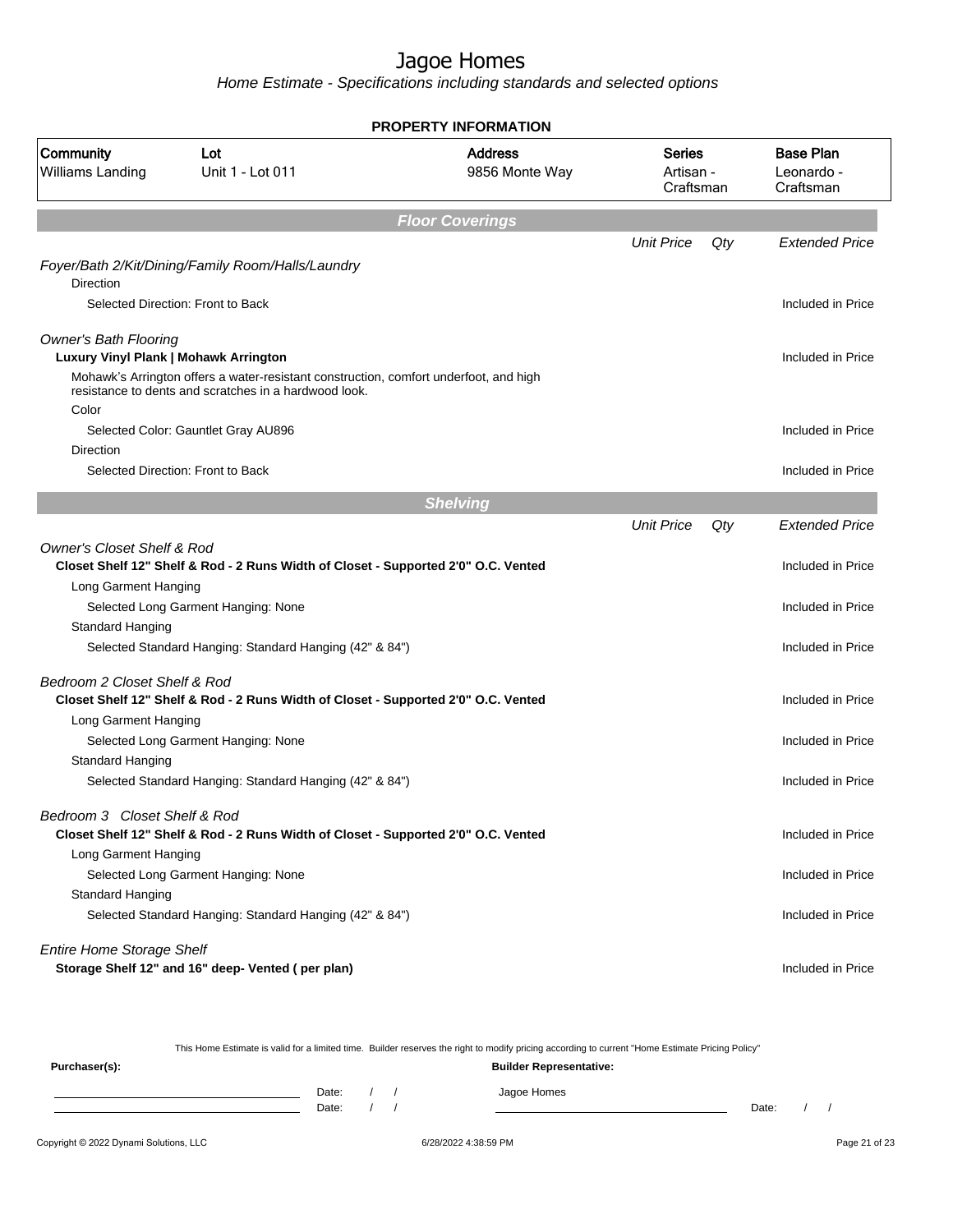Home Estimate - Specifications including standards and selected options

| <b>PROPERTY INFORMATION</b>                                                                                               |                                                                              |                                  |                                         |     |                                             |  |  |  |  |
|---------------------------------------------------------------------------------------------------------------------------|------------------------------------------------------------------------------|----------------------------------|-----------------------------------------|-----|---------------------------------------------|--|--|--|--|
| Community<br>Williams Landing                                                                                             | Lot<br>Unit 1 - Lot 011                                                      | <b>Address</b><br>9856 Monte Way | <b>Series</b><br>Artisan -<br>Craftsman |     | <b>Base Plan</b><br>Leonardo -<br>Craftsman |  |  |  |  |
| <b>Foundations</b>                                                                                                        |                                                                              |                                  |                                         |     |                                             |  |  |  |  |
|                                                                                                                           |                                                                              |                                  | <b>Unit Price</b>                       | Qty | <b>Extended Price</b>                       |  |  |  |  |
| <b>Entire Home Footing Size</b><br>16" Wide x 8" Deep, 3000 psi,                                                          |                                                                              |                                  |                                         |     | Included in Price                           |  |  |  |  |
|                                                                                                                           |                                                                              | Framing                          |                                         |     |                                             |  |  |  |  |
|                                                                                                                           |                                                                              |                                  | <b>Unit Price</b>                       | Qty | <b>Extended Price</b>                       |  |  |  |  |
| Entire Home 2 x 4 Wall Studs<br>Studs 2 x 4 @ 16" oc, SPF Grade                                                           |                                                                              |                                  |                                         |     | Included in Price                           |  |  |  |  |
| Entire Home 2 x 6 Wall Studs                                                                                              | Studs 2 x 6 @ 24" oc, SPF Grade (Per Plan)                                   |                                  |                                         |     | Included in Price                           |  |  |  |  |
| <b>Entire Home Exterior Wall Sheathing</b>                                                                                | Exterior Wall Sheathing (7/16" OSB &/or 1/2" Styrofoam)                      |                                  |                                         |     | Included in Price                           |  |  |  |  |
| Entire Home Exterior Wall House Wrap<br><b>Exterior Wall Covering House Wrap</b>                                          |                                                                              |                                  |                                         |     | Included in Price                           |  |  |  |  |
| <b>Entire Home Foundation Plates</b><br>Foundation Plates treated yellow pine                                             |                                                                              |                                  |                                         |     | Included in Price                           |  |  |  |  |
| Main Level Ceiling Heights<br>Interior Flat Ceiling Height 9'0"<br>Certain ceiling heights may vary.                      |                                                                              |                                  |                                         |     | Included in Price                           |  |  |  |  |
| Per Plan Roof Trusses<br><b>Roof Trusses</b>                                                                              |                                                                              |                                  |                                         |     | Included in Price                           |  |  |  |  |
| <b>Roof Sheathing</b><br>Roof Sheathing 7/16" OSB                                                                         |                                                                              |                                  |                                         |     | Included in Price                           |  |  |  |  |
|                                                                                                                           |                                                                              | <b>Landscaping &amp; Yard</b>    |                                         |     |                                             |  |  |  |  |
|                                                                                                                           |                                                                              |                                  | <b>Unit Price</b>                       | Qty | <b>Extended Price</b>                       |  |  |  |  |
| <b>Exterior Lawn Sod</b><br>Sod All of Yard, Fescue & Bluegrass (Excludes Areas with Brush & Trees & Retention<br>Basins) |                                                                              |                                  |                                         |     | Included in Price                           |  |  |  |  |
| Shrubs & Trees                                                                                                            | Shrubs & Trees 5/18" shrubs, 3/3' upright shrubs, 1 tree and landscape mulch |                                  |                                         |     | Included in Price                           |  |  |  |  |
|                                                                                                                           |                                                                              |                                  |                                         |     |                                             |  |  |  |  |
|                                                                                                                           |                                                                              |                                  |                                         |     |                                             |  |  |  |  |
|                                                                                                                           |                                                                              |                                  |                                         |     |                                             |  |  |  |  |

This Home Estimate is valid for a limited time. Builder reserves the right to modify pricing according to current "Home Estimate Pricing Policy"

**Purchaser(s): Builder Representative:** Date: / / Jagoe Homes<br>Date: / / Jagoe Homes Date: / / Date: / /